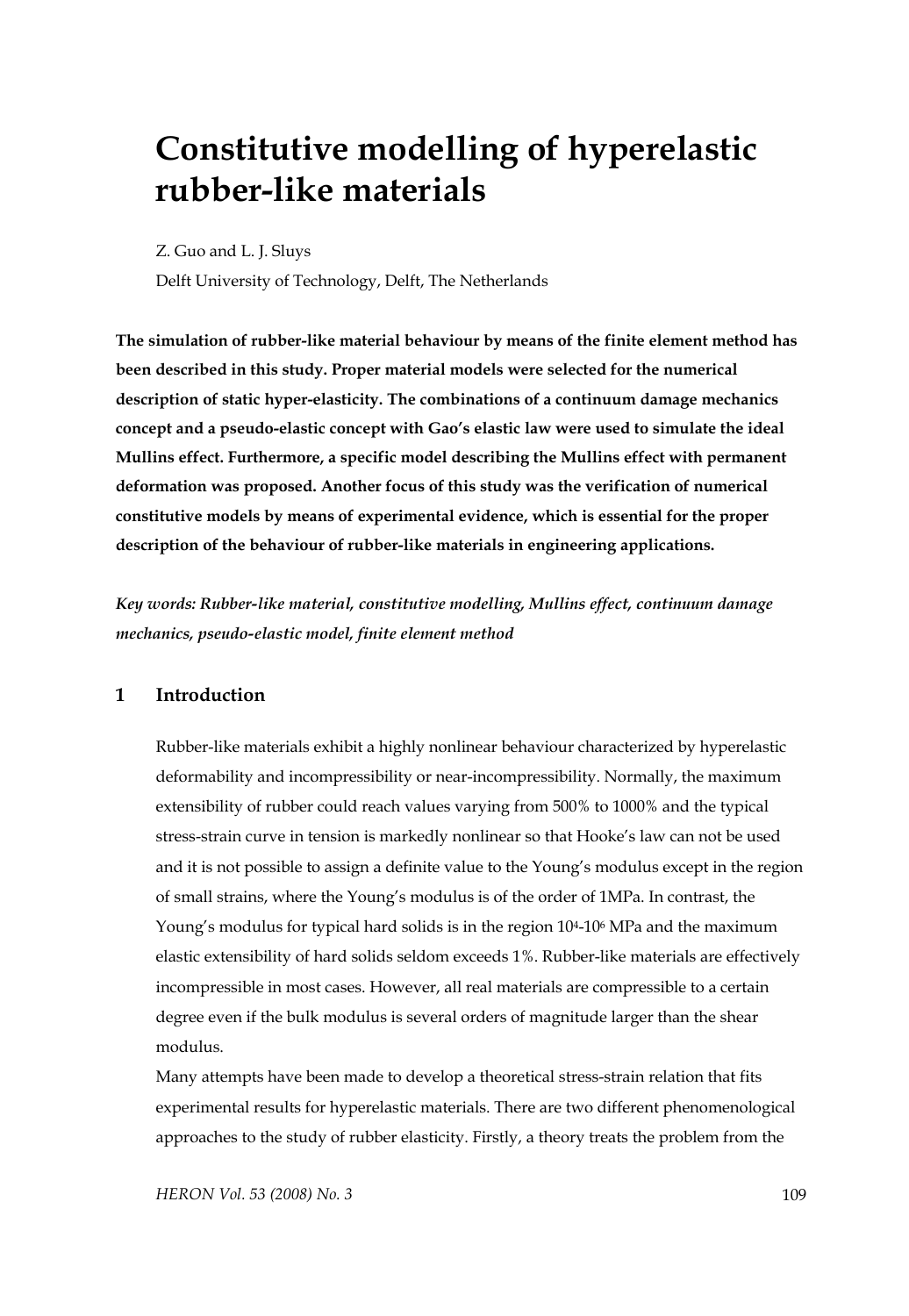viewpoint of continuum mechanics and, secondly, a statistical or kinetic theory attempts to derive elastic properties from some idealized model of the structure of vulcanised rubber. The representative works can be found in the literature Mooney [1940], Treloar [1944], Rivlin [1948a, b, 1949], Yeoh [1993], Gent [1996] and Ogden [1972a, b]. Besides these purely phenomenological models, a micro-mechanically based idealized network concept has also been proposed. Typical models are proposed by Khun and Grun [1942], James and Guth [1943], Wang and Guth [1952], Treloar [1946], Flory and Rehner [1943], Wu and Van der Giessen [1993], Charlton and Yang [1994], Boyce [1996], Boyce and Arruda [2000] , Miehe et al. [2004] and Guo [2006]. Theoretical analysis and engineering application require a constitutive law to be expressed as simple as possible, especially, when we consider complicated singular problems (Knowles and Sternberg, 1973; Mooney, 1940) and stress-softening. However, simplicity often violates rationality. To reflect material behaviour under such situations and to come up with a reasonable and applicable elastic law is still an important issue in nonlinear elasticity theory.

Moreover, when a rubber specimen is subjected to cyclic loading the stress-softening phenomenon has been observed. Bouasse and Carriere [1903] first found this phenomenon in a test for a rubber vulcanizate. As a consequence of a more extensive experimental investigation by Mullins [1947], the stress softening effect is now widely known as the Mullins effect. Many researchers have studied this effect by means of both molecular-based and phenomenological-based models. More details can be found in references of Mullins [1947], Mullins and Tobin [1957], Harwood et al [1967], Johnson & Beatty [1993], Beatty and Krishnaswamy [2000], Qi and Boyce [2004], Gurtin and Francis [1981], Simo [1987], Govindjee & Simo [1992a, b], Miehe [1995], Chagnon et al. [2004] Ogden and Roxburgh [1999] and Boyce and Arruda [2000]. Among these proposed methods, the continuum damage mechanics (CDM) approach and the pseudo-elastic model are often employed to describe Mullins effect. The basic mechanisms of the two models are completely different, so that comparison of the two models showing the advantages and limitations will be beneficial to engineering applications.

Another phenomenon for carbon-filled rubber is that after loading and subsequent unloading rubber specimens, in general, do not return to their initial state, but exhibit a residual deformation. The permanent deformation combined with stress-softening effects results in complex mechanical behaviour and modelling is still at an early stage. Lion [1996], Septanika [1998], Miehe and Keck [2000], Drozdov and Dorfmann [2001] and Besdo and Ihlemann [2003] made their contributions to this field. Recently, Dorfmann and Ogden [2004] used pseudo-elasticity to capture Mullins effect and residual strain with the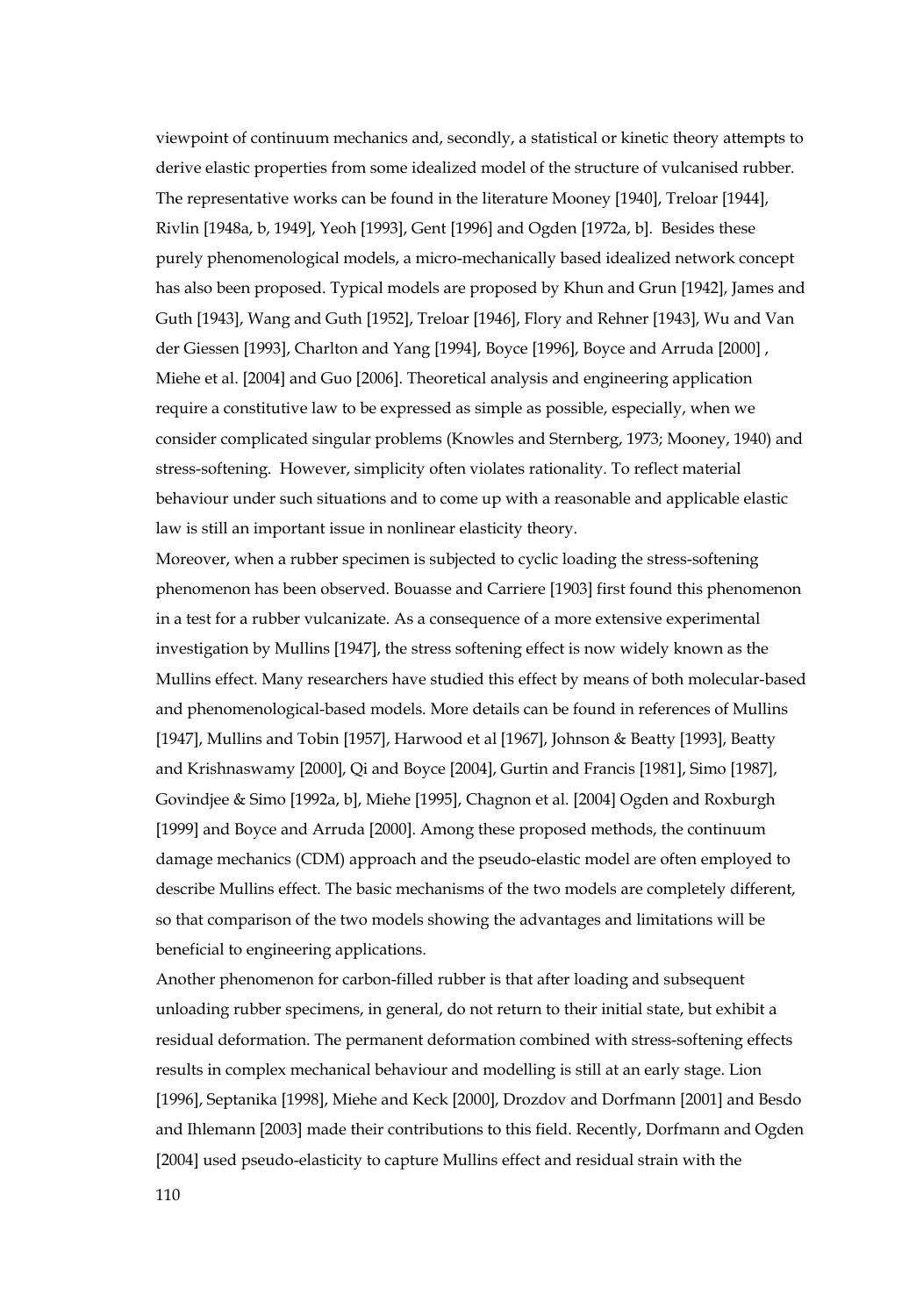inclusion of two variables in the energy function. But, this model cannot describe evolution of rubber softening and permanent deformation and has too many adjustable parameters, which can, to some degree, only be determined arbitrarily [Zhong 2005]. The present work was motivated by the need for an appropriate material model, to be used for hyperelastic materials, which contains a small number of parameters and is able to describe the material response for different deformation modes under reasonable high deformation levels. The second purpose of this study is concerned with constitutive models, which incorporate the stress-softening phenomena. The CDM concept and a pseudo-elastic model combined with Gao's elastic law are proposed to describe ideal Mullins effect, respectively. Finally, a specific constitutive model to capture the Mullins effect and its corresponding permanent deformation is proposed.

## **2 Mullins effect**

Fig. 1 depicts the curve of the stress against stretch  $\lambda$  for the stress-softening or Mullins effect in a simple tension test. Under cyclic loading conditions, the load required to produce a given stretch during the second loading cycle (along branch aBb′ in Fig. 1) is smaller than the load required to produce the same stretch during the primary loading cycle (abb′).

Experimental evidence by Mullins (1947) and Mullins and Tobin (1957) show that a model for filled rubber vulcanizates excluding the permanent deformations is an ideal representation of the stress softening as shown in Fig. 1a. The stress-stretch response upon initial loading of a material, which has experienced no previous deformation, is defined as the virgin response and the corresponding stress-stretch path is called the virgin material curve or primary loading path (path b in Fig. 1a). The stress-stretch response upon unloading of a material is called the stress-softening response and the corresponding stress-stretch path is called the stress-softening material curve or unloading or secondary loading path. If the stretch is increased beyond historic maximum stretch (e.g. λ*b'*), the material response starting at λ*b'* follows the virgin curve as if unloading has not taken place. So, for an ideal representation of stress softening, the curve bb'cc'd in Fig. 1a is defined as the virgin material curve or primary loading path.

Unlike the above-introduced ideal stress-softening phenomenon, in fact, a typical stressstretch response of a rubber material under cyclic loading with a constant maximum stretch-amplitude is illustrated in Fig. 1b. In the first cycle, the loading-unloading path is as shown by the solid line. In the next cycles, the loading-unloading paths (dotted line) will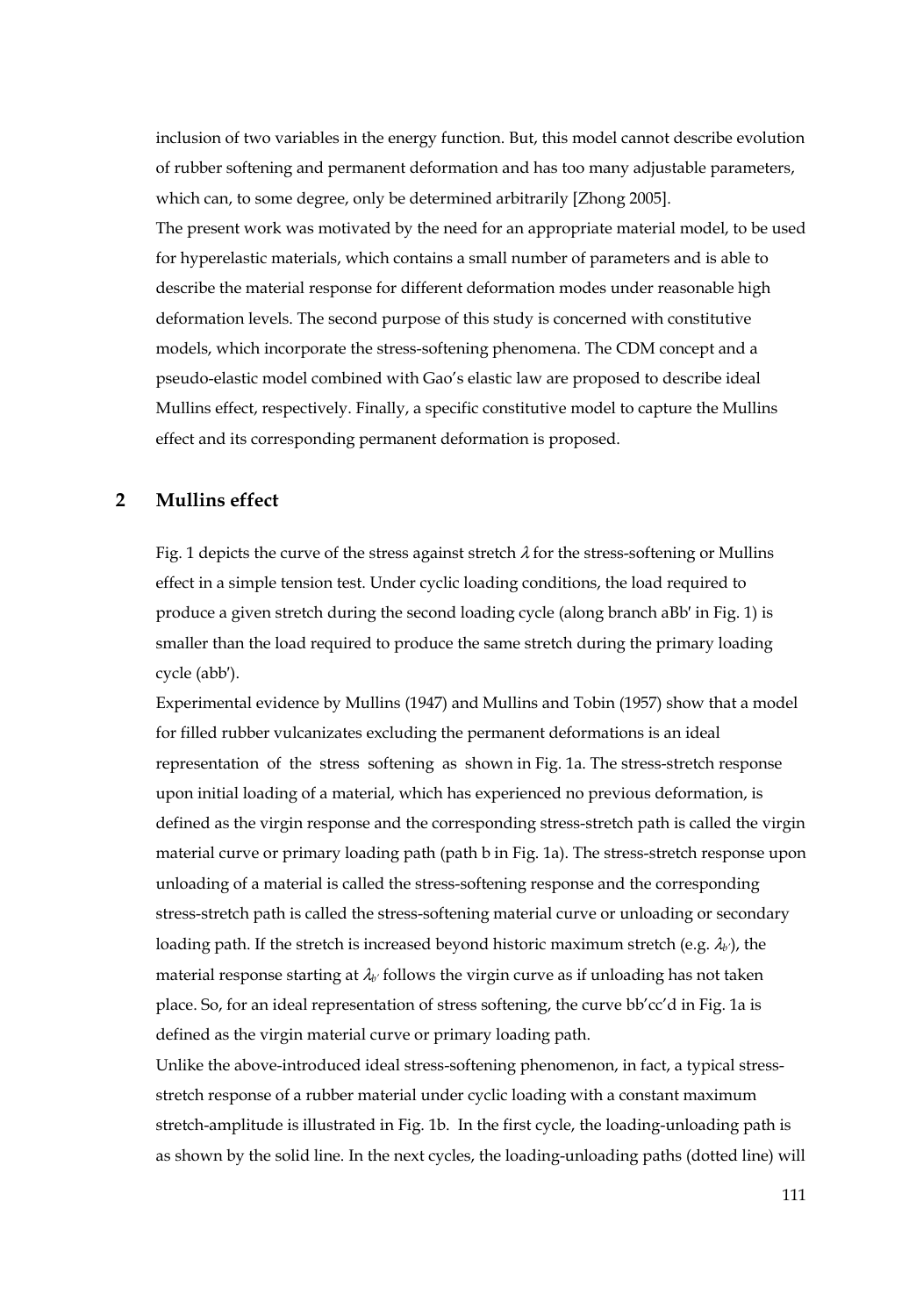approximately follow the unloading path of the first cycle, but will not exactly coincide with it. The loading-unloading path of the stress-stretch response becomes quasi-consistent for the k-th cycle where  $k \geq k_m$ . A typical value of  $k_m$  for rubber lies between 5 and 10 (Lion 1996, Septanika 1998, Ogden 2004). Many experimental investigations demonstrate that stress softening in successive loading cycles is most significant during the first and second cycle, so the ideal stress-softening model as described by means of Fig. 1a can represent the main characteristics without loss of generality.

Fig. 2 illustrates the more complicated case of the stress softening phenomenon combined with permanent deformation. Different from the ideal Mullins effect, after loading and subsequent unloading, the rubber specimens do not return to their initial state (A), but exhibit residual deformation (AA'); If the stretch is reincreased beyond historic maximum stretch (e.g.  $\lambda_B$ ), the material response (after  $\lambda_B$ ) will not follow the virgin curve (BE), but follow the curve (CD) and finally return to the virgin curve at D.



*Figure 1 A. schematic uniaxial stress-stretch response (a) for an ideal stress softening material; (b) for the stress softening under repetitive loading with a constant maximum stretch-amplitude* 



*Figure 2 A. schematic uniaxial stress-stretch response of a stress softening material with residual strain*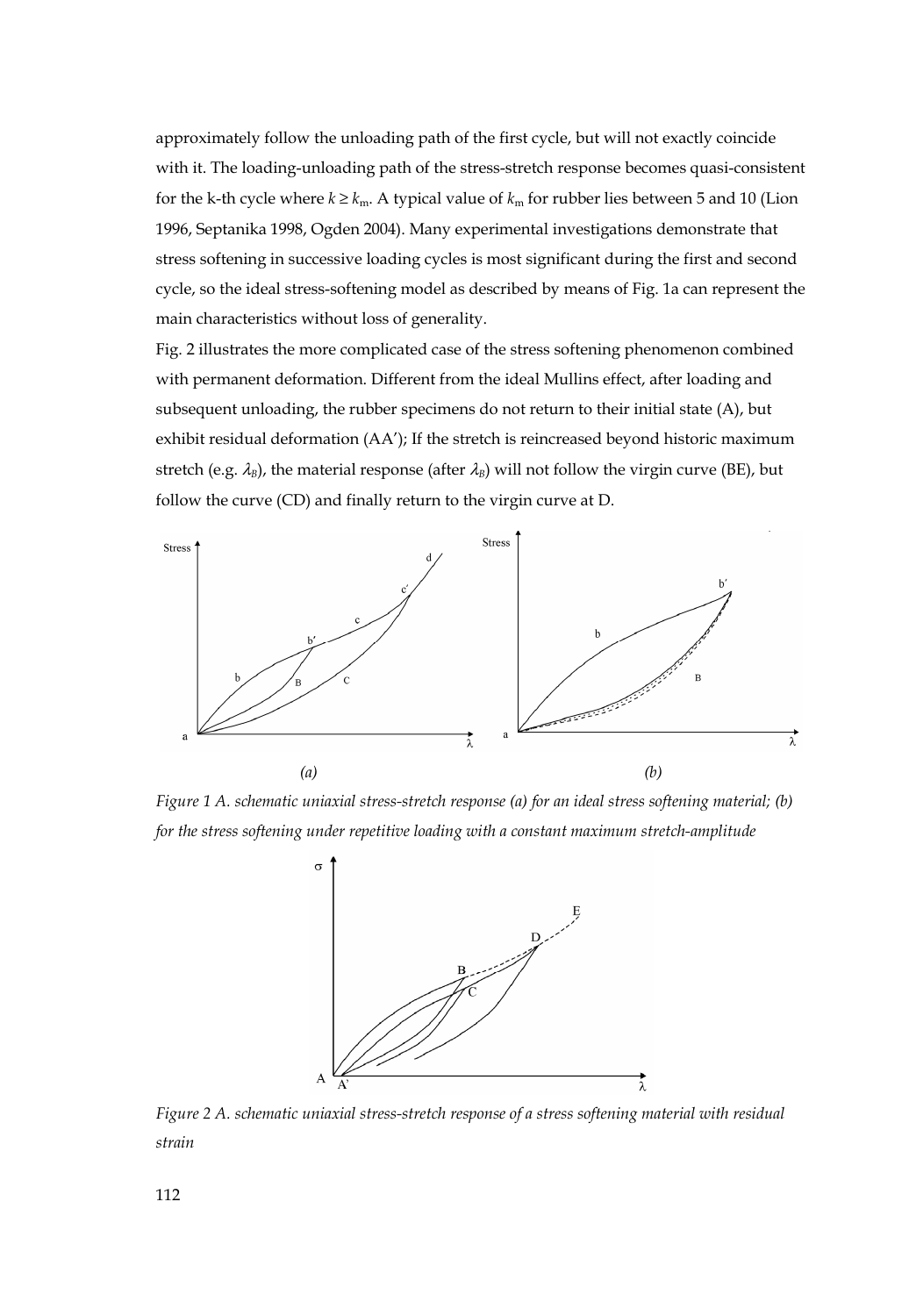### **3 Constitutive models**

#### *3.1 New constitutive model for rubber-like materials*

Gao proposed a strain energy function that separately considers the resistance of materials to tension and compression. Accordingly, a strain energy formulae that only contains two terms was given by Gao [1997]

$$
W = a \left( I_1^n + I_{-1}^n \right) \tag{1}
$$

where *a* and *n* are model parameters. Both *I*<sub>1</sub> and *I*<sub>-1</sub> are strain invariants. The second Piola-Kirchhoff stress τ becomes

$$
\tau = 2\frac{\partial W}{\partial C} = 2an\left(I_1^{n-1}\mathbf{I} - I_{-1}^{n-1}\mathbf{C}^{-2}\right)
$$
\n(2)

Where **C** is right Cauchy-Green strain tensor. The second Piola-Kirchhoff stress tensor is a useful stress measure in numerical programmes. For engineering purposes the Cauchy stress tensor **σ** is more appropriate. Both stress measures are related via

$$
\boldsymbol{\sigma} = J^{-1} \mathbf{F} \cdot \boldsymbol{\tau} \cdot \mathbf{F}^T \tag{3}
$$

where *J* is the Jacobian of the transformation and **F** is the deformation gradient tensor for an undamaged elastic material. Let  $\lambda_i$  denote the values of principal strain,

$$
I_1 = \lambda_1^2 + \lambda_2^2 + \lambda_3^2
$$
  
\n
$$
I_{-1} = \lambda_1^{-2} + \lambda_2^{-2} + \lambda_3^{-2}
$$
  
\n
$$
J = \lambda_1 \lambda_2 \lambda_3
$$
\n(4)

The stress  $\tau$  and the incremental stress-strain relation **D**, which can be derived from Eq. (2), are basic equations for implementation of the proposed model in finite element software. It is important that the energy function obey the laws of thermodynamics when energy functions are used to relate stress and strain in finite element programs. In other words, energy functions should mathematically require the solid to increase its internal energy when we do work on it. As pointed out by Johnson *et al*. [1994] unstable energy functions can cause great havoc in the nonlinear numerical solution algorithms used in the finite element codes. Stability requires energy functions to obey a certain condition, which is known as Drucker's stability postulate that can be expressed as follows:

$$
\sum_{i} d\sigma_{i} d\varepsilon_{i} \ge 0
$$
\n<sup>(5)</sup>

where *dσ*i is an increment in the *i*'th principal Cauchy stress and *dε*i is an increment in the corresponding strain at any point in the solid. For the case of plane stress, the material is stable when the tangential stiffness matrix **D** is positive definite. Johnson et al. [1994]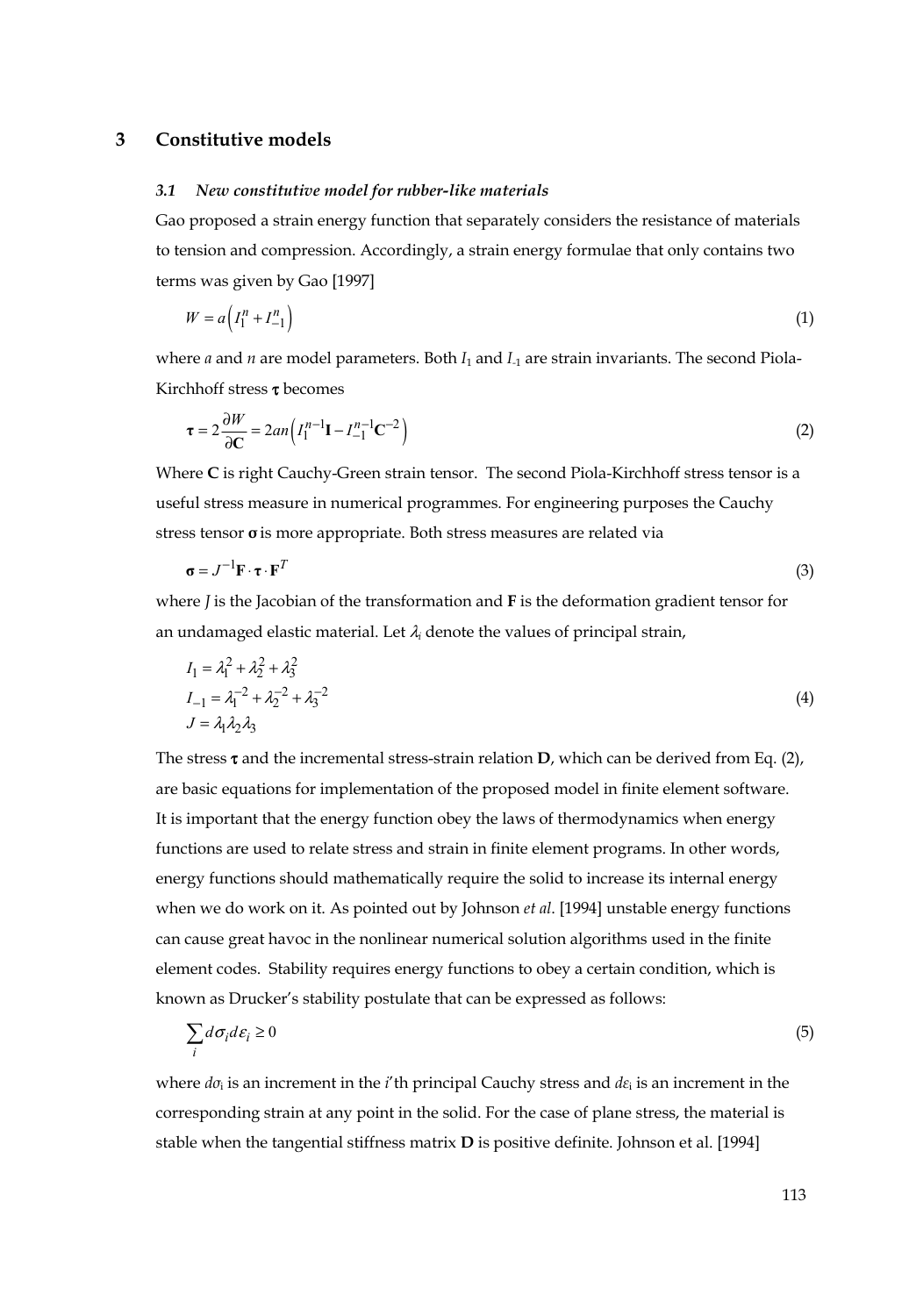derived Drucker's stability postulate for the form of Rivlin's expansion under the condition of plane stress. Gao's model is a type of polynomial function of invariants, for an incompressible material, Drucker's stability postulate can be expressed as

$$
\frac{\partial^2 W}{\partial I_1^2} \frac{\partial^2 W}{\partial I_{-1}^2} - \frac{\partial^2 W}{\partial I_1 \partial I_{-1}} = a^2 n^2 (n-1)^2 I_1^{n-2} I_{-1}^{n-2} - 0 > 0
$$
\n<sup>(6)</sup>

Generally, *a* > 0 and 1 < *n <* 3 [Gao, 1997], so that Gao's model satisfies Drucker's stability postulate. Here, the power *n* is not necessarily an integer.

#### *3.2 CDM model to represent the ideal Mullins effect*

The Mullins effect is due to the rearrangement of the polymer network under deformation when some links between chains, or chains and reinforced particles (e.g. carbon black) are broken [Bueche, 1961, Chagnon at el. 2004]. The process is complex since it involves chain and multi-chain damage, microstructural damage and microvoid formation [Gent 1976, Kramer 1983, Simo 1987]. From the viewpoint of CDM, for an ideal Mullins-type damage evolution, it is assumed that damage accumulation occurs only within the first cycle of a strain controlled loading process. Further strain cycles below maximum effective strain energy do not contribute to this type of damage.

Let us consider an isotropic, homogeneous and incompressible rubber-like material initially characterized by a strain energy function  $W_0$  undergoing isotropic damage. According to CDM theory [Simo 1987, Miehe 1995, Chagnon et al. 2004], a strain energy function *W* can be expressed in terms of the undamaged (virgin material) *W*0.

$$
W(\mathbf{F},d) = (1-d)W_0(\mathbf{F})
$$
\n<sup>(7)</sup>

where  $d \in (0,1)$  is a scalar damage variable which describes an isotropic damage effect characterized by elastic softening of the material and (1-*d*) is a reduction factor that was suggested by Kachanov [1986] and Lemaitre and Chaboche [1990]. In order to establish the law of state, the Clausius-Duhem inequality for the internal dissipation has been considered [Simo 1987, Miehe 1995].

$$
-\dot{W} + \tau : \dot{\mathbf{E}} \ge 0 \tag{8}
$$

Where **Ė** is the rate of strain tensor, τ and **E** are conjugate pairs of stress and strain tensor, respectively. In this paper **E** is the Green-Lagrange strain tensor and τ is the second Piola-Kirchhoff stress. Substitution of Eq. (7) into Eq. (8) gives

$$
-( (1-d)\frac{\partial W_0}{\partial \mathbf{E}} : \dot{\mathbf{E}} - W_0 \dot{d}) + \boldsymbol{\tau} : \dot{\mathbf{E}} = \left( \boldsymbol{\tau} - (1-d)\frac{\partial W_0}{\partial \mathbf{E}} \right) : \dot{\mathbf{E}} + W_0 \dot{d} \ge 0
$$
\n(9)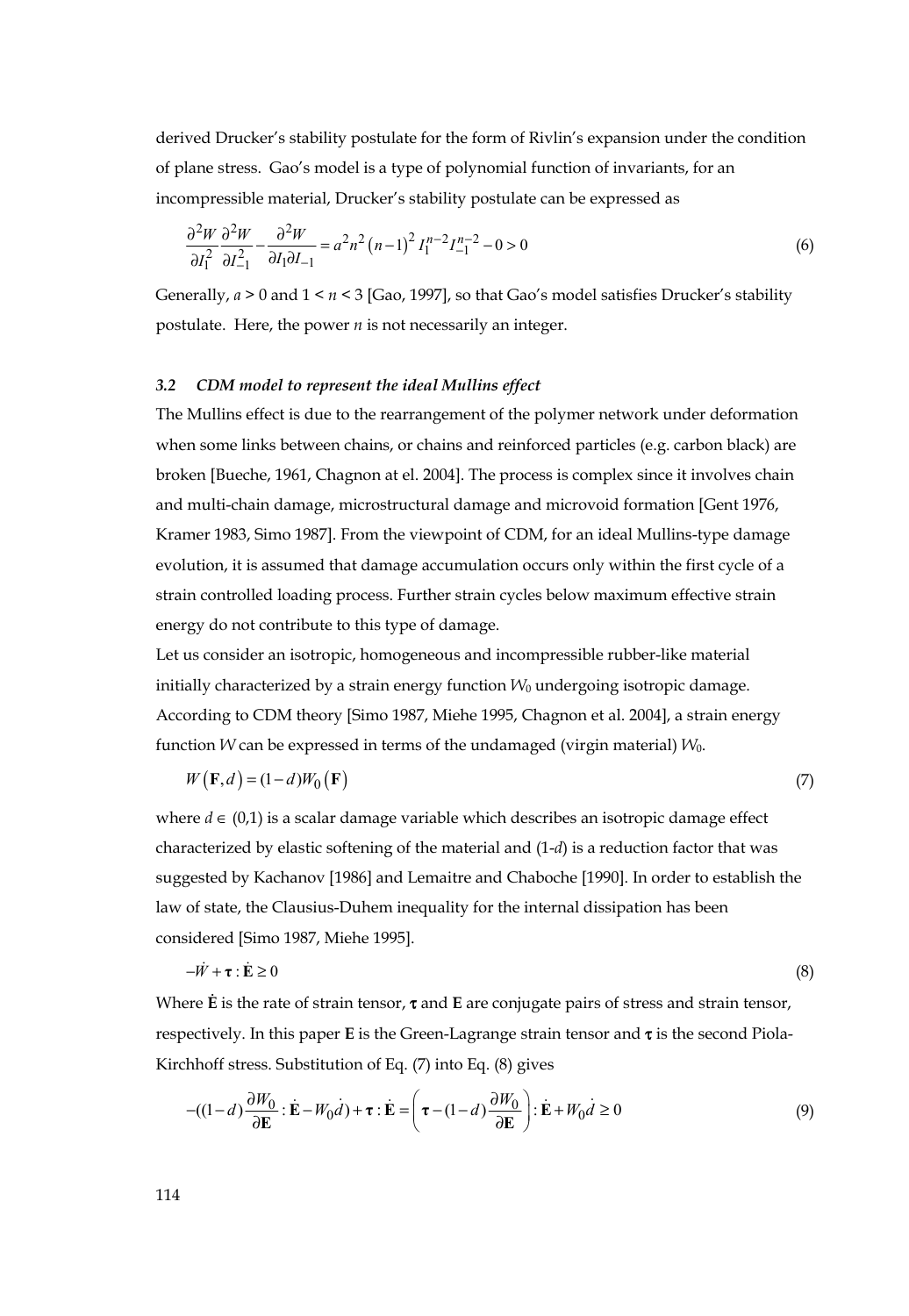The inequality for every choice of **Ė** needs the necessary condition, so, the constitutive hyperelastic equation is achieved

$$
\boldsymbol{\tau} = (1 - d) \frac{\partial W_0(\mathbf{F})}{\partial \mathbf{E}} = (1 - d) \boldsymbol{\tau}_0
$$
\n(10)

where  $\tau$  and  $\tau_0$  are respective stresses of current and undamaged states. Substituting Eqs. (9) – (10) into Eq. (8), the Clausius-Duhem inequality is reduced to

$$
-\frac{\partial W(\mathbf{F},d)}{\partial d}\dot{d} \equiv W_0(\mathbf{F})\dot{d} = f\dot{d} \ge 0
$$
\n(11)

Where *f* is denoted as the thermodynamic force, which drives damage evolution. It turns out that *f* is identical to the effective strain energy *W*0. Therefore, it is assumed that the Mullins-type damage is governed by the variable

$$
\alpha(t) = \max_{s \in [0,t]} f(s) \tag{12}
$$

Where  $\alpha(t)$  is the maximum thermodynamic force or effective strain energy, which has been achieved within time interval [0, *t*]. Thus the damage criterion can be expressed as

$$
\phi = f - \alpha(t) = W_0(\mathbf{F}(t)) - \alpha(t) \le 0
$$
\n(13)

Inequality of Eq. (13) indicates that the current deformation is not maximum in the history and no damage evolves therefore it is in unloading or reloading path. Considering Eq. (13) as an equality, it defines a damage surface by means of strain energy. The mechanical situations in this case can be determined in terms of

$$
\phi = 0 \text{ and } \begin{cases} \n\dot{f} = \tau_0 : \dot{E} < 0 \text{ in an unloading direction from the damage state} \\ \n\dot{f} = \tau_0 : \dot{E} = 0 \text{ in a neutral direction from the damage state} \\ \n\dot{f} = \tau_0 : \dot{E} > 0 \text{ in a loading direction from the damage state} \n\end{cases} \tag{14}
$$

Thus, damage evolution can be summarized as

$$
\dot{\alpha} = \begin{cases} \dot{f} = \tau_0 : \dot{E} & \text{if } \phi = f - \alpha = 0 \text{ and } \dot{f} > 0 \\ 0 & \text{otherwise} \end{cases}
$$
(15)

This equation indicates the discontinuous character of this damage effect and gives the damage criterion based on the strain energy function so that this model is readily applicable to multi-axial states of deformation. Specially, for computational purposes, the maximum energy value may be stored and compared with the current energy state to determine if further damage is being caused. It can be postulated that the scalar damage variable *d* is a function of  $\alpha$ , which on the loading path is  $W_0$ . A specific form of the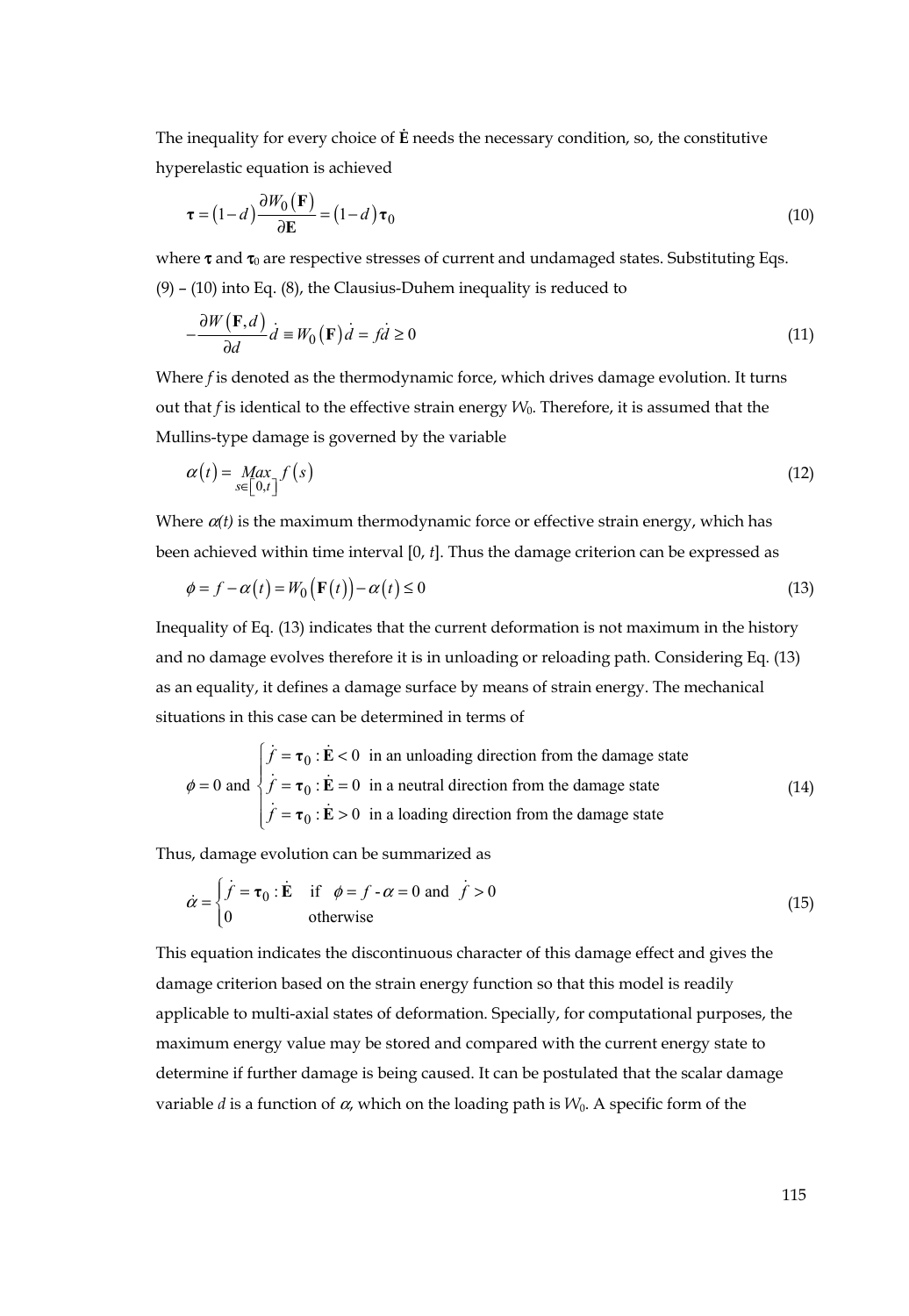damage variable function is borrowed from a damage evolution equation, which Miehe [1995] used to simulate a Mullins-type discontinuous damage evolution:

$$
d = d_{\infty} \left( 1 - \exp\left(-\frac{\alpha}{\beta}\right) \right) \tag{16}
$$

where *d*∞ and β are positive model parameters. The combination of CDM model with Gao's model  $(W_0)$  is used in numerical implementation.

#### *3.3 Pseudo-elastic model to represent the ideal Mullins effect*

An ideal stress-softening response without permanent deformation has the following characteristics: the stress-strain response upon initial loading of a material, which has experienced no previous deformation, follows the primary loading path; the stress-strain response upon unloading or reloading of a material follows an unloading or secondary loading path; furthermore, the stress-strain response upon reloading returns to the primary loading path when the reloading exceeds previous maximum deformation. Apparently, for ideal stress softening, stress and strain are uniquely related in each branch of a specific cyclic process. The material in loading can be treated as one elastic material, and as another elastic material in unloading. Therefore, the terminology of pseudoelasticity can be used since stress and strain are uniquely related in each branch of a specific cyclic loading process.

Ogden & Roxburgh [1999] have proposed pseudo-elastic model to describe the damageinduced stress-softening effect in rubber-like solids. Unlike the CDM model, the essence of the theory of pseudo-elasticity is that material behaviour in the loading path and in the unloading or reloading paths is described by different strain energy functions. The switch between strain-energy functions is controlled by the incorporation of a damage variable  $\eta$ into the strain energy function, which is then referred to as a pseudo-elastic energy function  $W(\mathbf{F}, \eta)$ , and  $\eta$  may be either active or inactive. The specific form of  $W(\mathbf{F}, \eta)$  used by Ogden & Roxburgh [1999] is given by:

$$
W(\mathbf{F}, \eta) = \eta W_0(\mathbf{F}) + \phi(\eta) \tag{17}
$$

where the damage variable  $\eta$  varies with the deformation and satisfies  $0 \le \eta \le 1$ .  $W_0(\mathbf{F})$  is the undamaged strain energy function.  $\phi(\eta)$  is referred to as a damage function. When the material is strained monotonically from a virgin state without any unloading no damage occurs and the behaviour may be described by a strain energy function  $W_0(\mathbf{F})$ . To be consistent with this framework, the damage variable  $\eta$  is set inactive and chosen to be 1 on the primary loading path and the damage function satisfies  $\phi(1) = 0$ , Eq. (17) reduces to: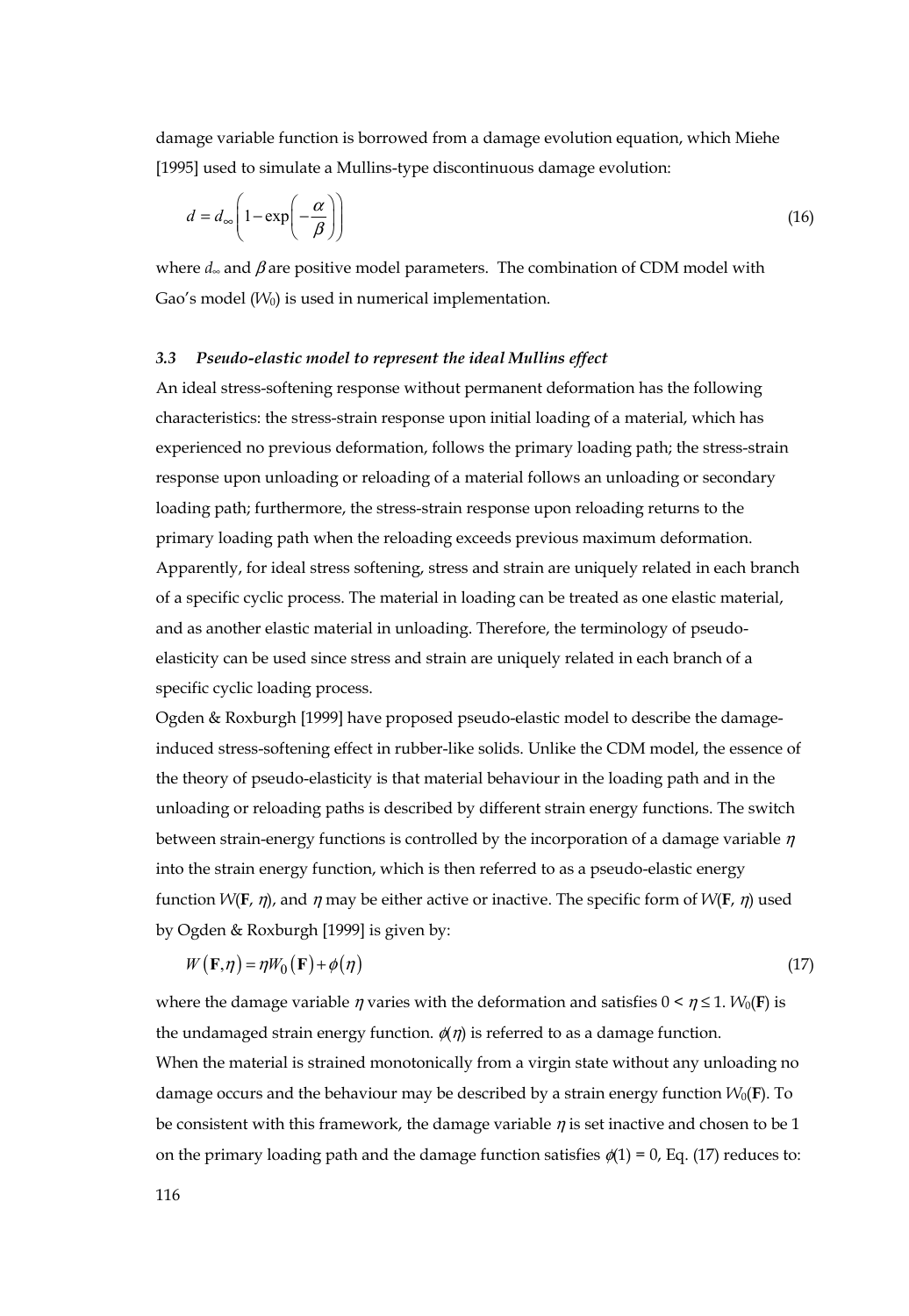$$
W(\mathbf{F},1) = W_0(\mathbf{F})
$$
\n<sup>(18)</sup>

When  $\eta$  is active, it is taken to be dependent on the deformation gradient (the damage evolves with deformation) and we write this dependence in the form

$$
\frac{\partial W}{\partial \eta}(\mathbf{F}, \eta) = 0 \tag{19}
$$

By substitution of Eq. (17) into Eq. (19), we obtain

$$
-\phi'(\eta) = W_0(\mathbf{F})\tag{20}
$$

in general, the value of  $\eta$  will depend on the values of the deformation attained on the primary loading path, as well as on the specific formulation of  $W_0(\mathbf{F})$  and  $\phi(\eta)$  used. Since  $\eta$ =1 at any point on primary loading path from which unloading is initiated,  $W_m$  is defined.

$$
-\phi'(1) = W_0(\mathbf{F}_m) = W_m \tag{21}
$$

In accordance with the properties of  $W_0$ (**F**),  $W_m$  increases along the primary loading path. For the purpose of implementation, the damage criterion can be expressed as

$$
W \begin{cases} \geq W_{\text{m}} & W = W_0 = W_{\text{m}} = \text{Max}_{s \in [0, t]} \big( W(s) \big) & \text{loading} \\ & & \\ & & \\ & & \text{unloading or reloading} \end{cases}
$$
(22)

The damage function  $\phi$  serves to determine the damage parameter in terms of the state of deformation through Eq. (20). The choice of  $\phi$  is arbitrary subject to Eq. (21) and  $\phi(1) = 0$ with  $\eta$  satisfying  $0 \le \eta \le 1$ . Ogden & Roxburgh [1999] choose  $\phi$  to be such that

$$
-\phi'(\eta) = m \times erf^{-1}\left(r\left(\eta - 1\right)\right) + W_{\text{m}}
$$
\n(23)

where *m* and *r* are positive material parameters and erf<sup>-1</sup> () is the inverse of error function. By substituting Eq. (23) into Eq. (20) and after some algebra the expression

$$
\eta = 1 - \frac{1}{r} erf\left(\frac{1}{m}(W_{\rm m} - W_0(\mathbf{F}))\right)
$$
\n(24)

for η is obtained. Because *m* and *r* were defined to be positive and considering Eq. (21), the minimum value  $\eta_m$  of  $\eta$  may be obtained from Eq. (24)

$$
\eta_{\rm m} = 1 - \frac{1}{r} erf \left( \frac{W_{\rm m}}{m} \right) \tag{25}
$$

For the purpose of finite element calculation, the pseudo-elastic model is combined with Gao's hyper-elastic material model ( $W_0$ ).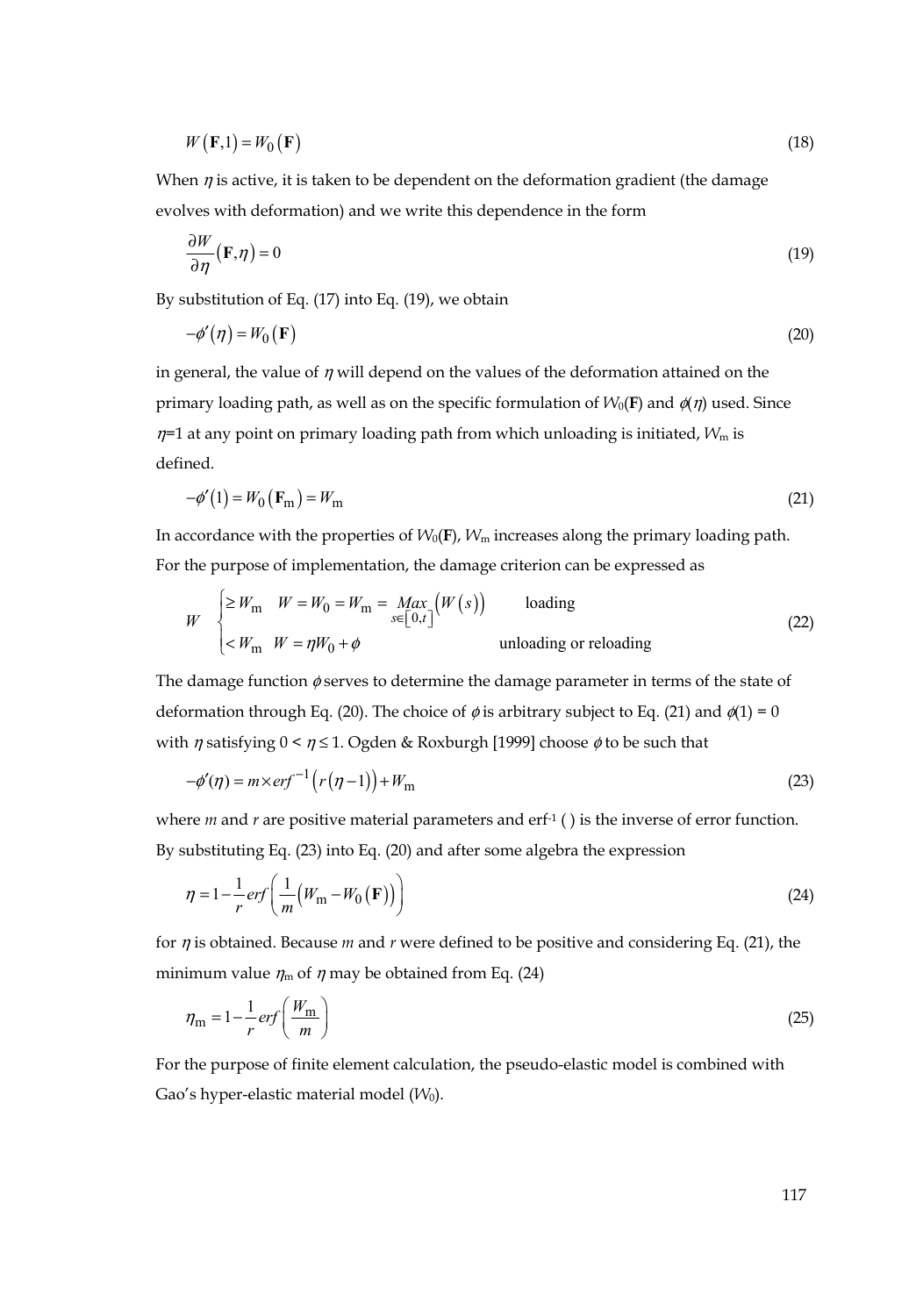## *3.4 A specific model to represent the Mullins effect with residual strain*

We propose a specific form of the pseudo-elastic energy function to represent cyclic loading for incompressible, isotropic material with stress softening and residual strain (Fig.2). Similar to ideal stress-softening (when A' returns to A and C returns to B in Fig.2) treated in the previous paragraph, the essence of the pseudo-elasticity theory is that material behaviour in the primary loading path is described by an elastic strain energy function *W0*(**F**), and in unloading, reloading or secondary unloading paths by a different strain energy function. An extra term is added to describe permanent deformation. The pseudo-elastic energy function has the following form

$$
W(\mathbf{F}, \eta) = \eta W_0(\mathbf{F}) + f(\eta)W_{\mathbf{r}}(\mathbf{F}, \mathbf{F}_{\mathbf{m}}) + \phi(\eta)
$$
\n(26)

*W*r(**F, F***m*) is the strain energy related to the permanent deformation. So, the second term in the right hand of this equation is related to the phenomenon of residual strains, which depend on the strain history.  $\phi(\eta)$  is referred to as a dissipation function. From the point of initiation of unloading and beyond, the damage variable  $\eta$  is active. It is still taken to be dependent on the deformation gradient and following Ogden and Roxburgh [1999] this dependence can be expressed as

$$
\frac{\partial W(\mathbf{F}, \eta)}{\partial \eta} = W_0(\mathbf{F}) + f'(\eta)W_\text{r}(\mathbf{F}, \mathbf{F}_\text{m}) + \phi'(\eta) = 0 \tag{27}
$$

The second Piola-Kirchhoff stress is then given by

$$
\tau = 2 \frac{\partial W(\mathbf{F}, \eta)}{\partial \mathbf{C}} = 2\eta \frac{\partial W_0(\mathbf{F})}{\partial \mathbf{C}} + 2f(\eta) \frac{\partial W_r(\mathbf{F}, \mathbf{F}_m)}{\partial \mathbf{C}} = \eta \tau_0 + f(\eta) \tau_r
$$
 (28)

The first term on the right hand of this equation is main effect of stress softening, therefore it is clear that we should have  $0 \le \eta \le 1$  on the unloading path and associate unloading with decreasing  $\eta$ . Then,  $\tau_r$  is related to the residual stress in the original configuration. The residual strain depends nonlinearly on the maximum value of strain during the previous loading history and does not change with current state of deformation **F** or **C**. Obviously, the residual stress has a similar character. Therefore

$$
\tau_{\rm r} = 2 \frac{\partial W_{\rm r}(\mathbf{F}, \mathbf{F}_{\rm m})}{\partial \mathbf{C}} = \tau_{\rm r}(\mathbf{C}_{\rm m})
$$
(29)

If the maximum value of strain is positive (tensile), the corresponding residual stress will be negative, and *vice versa*. For convenience, here we use *W*r(**C**,**C**m) and define

$$
W_{\rm r}(\mathbf{C}, \mathbf{C}_{\rm m}) = -\sum_{i=1,3} \left( K_1 * (C_{i i \rm m} - 1) / \sqrt{ABS(C_{i i \rm m} - 1)} * C_{i i} \right)
$$
(30)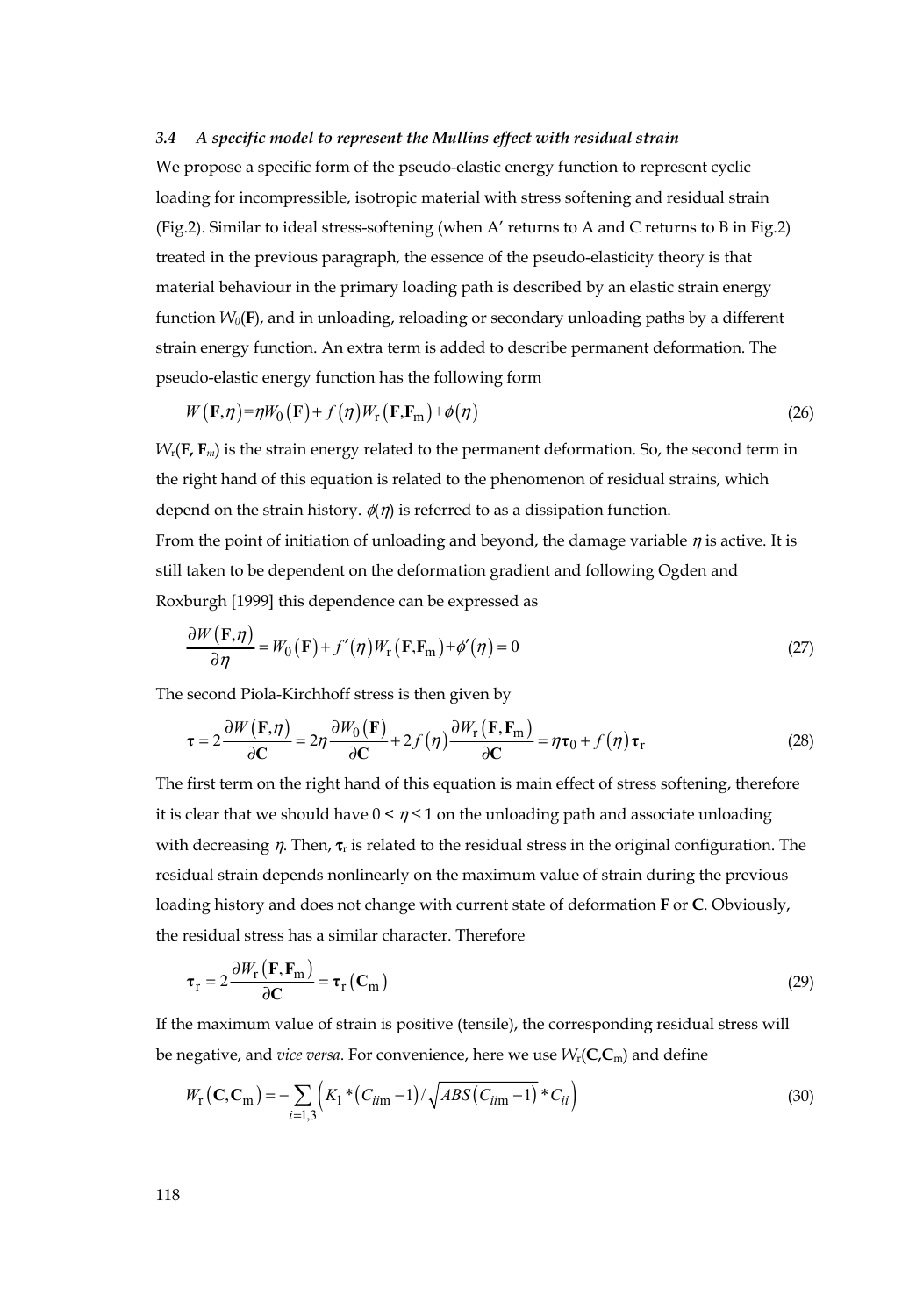In which *K*1 is a material parameter and *Cii*m are components of the Right Cauchy-Green stretch tensor at state of maximum strain during the previous loading history. Then  $\tau_r$ becomes

$$
\tau_{\rm r} = 2 \begin{pmatrix} -K_1 * (C_{11m} - 1) / \sqrt{ABS(C_{11m} - 1)} \\ -K_1 * (C_{22m} - 1) / \sqrt{ABS(C_{22m} - 1)} \\ -K_1 * (C_{33m} - 1) / \sqrt{ABS(C_{33m} - 1)} \\ 0 \\ 0 \\ 0 \end{pmatrix}
$$
(31)

When unloading initiates from the loading path of simple tension the value of  $C_{11m}$  is larger than 1 and *C*22m as well as *C*33m are smaller than 1. Based on Eq. (31) residual stress  $\tau_{11}$  is negative and  $\tau_{22}$  as well as  $\tau_{33}$  are positive. These results are consistent with the physical phenomenon of simple tension with permanent deformation. Eq. (28) shows that function *f*(η) leads to a residual stress separate from the total stress. To Simplify the separation, we assume  $f(\eta)$  to be directly proportional to  $\eta$  and takes the form,

$$
f(\eta) = \frac{1 - \eta}{1 - \eta_{\text{m}}}
$$
\n<sup>(32)</sup>

This definition ensures  $f(1) \equiv 0$  on the loading path, in which  $\eta = 1$ , and  $f(\eta_m) \equiv 1$  when the strain returns to the origin. The damage parameter  $\eta$  can be defined in terms of the deformation gradient. Considering that  $\eta$  should satisfy  $0 \leq \eta \leq 1$  and decreases when unloading evolves,  $\eta$  is defined as

$$
\eta = \begin{cases}\n1 & \text{Primary loading} \\
1 - \frac{1}{r} erf\left(\frac{W_m - W_0}{mW_m}\right) & \text{Unloading} \\
\eta_{mr} + \left(1 - \eta_{mr}\right) erf\left(\frac{1}{m_l}\left(\frac{W_0 - W_{mr}}{W_m}\right)^{r_1}\right) & \text{Reloading} \\
\eta_{mu}\left(1 - \frac{1}{r} erf\left(\frac{W_{mu} - W_0}{mW_m}\right)\right) & \text{Secondary unloading}\n\end{cases}
$$
\n(33)

In which *W*mr and *W*mu are the values of strain energy at starting reloading and second unloading point, respectively. The second Piola-Kirchhoff stress can be calculated from Eq. (28) and the incremental stress-strain relation can be derived as

$$
\mathbf{D} = 4\eta \frac{\partial^2 W_0}{\partial C^2} + 4 \frac{\partial W_0}{\partial C} \left( \frac{\partial \eta}{\partial C} \right)^T + f'(\eta) \frac{\partial W_r}{\partial C} \left( \frac{\partial \eta}{\partial C} \right)^T
$$
(34)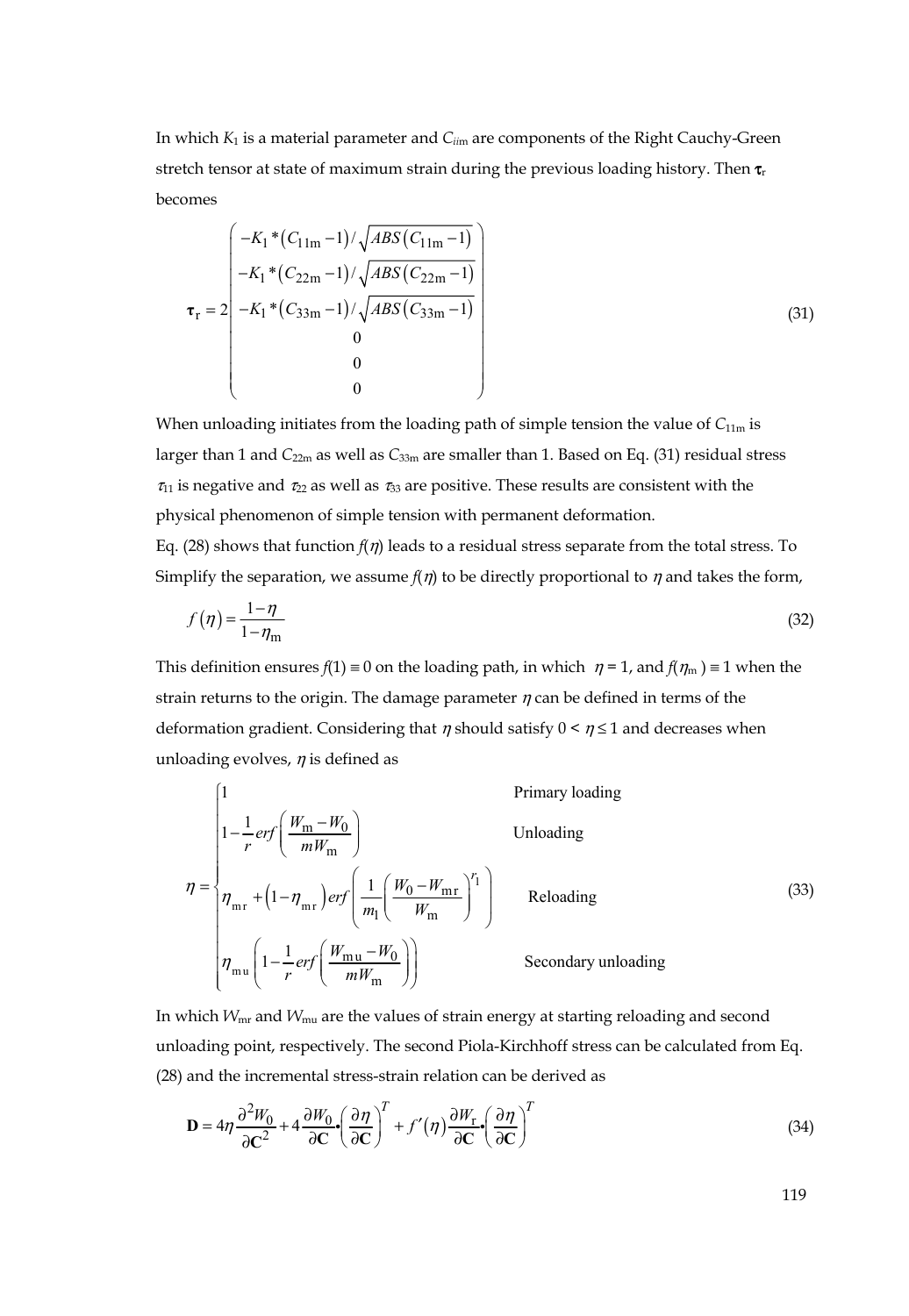The elastic strain energy function  $W_0$  in the specific model is presented by Gao's model for the numerical analysis in this paper.

# **4 Numerical analysis and applications**

The computational modelling should be capable of predicting the mechanical behaviour of any type of strain. To fulfil this goal, we examine certain simple and more complicated tests under different loading conditions to evaluate whether the proposed models possess the significant features of hyperelastic materials. The material parameters are estimated by inverse technique based on experimental data throughout this study [Hendriks, 1991].

#### *4.1 Numerical results based on Gao's constitutive model*

Compression test are first used to evaluate Gao's model. An extra simple tension test as proof will also be presented in the following paragraph. The specimen used for a tension and compression test (Pozivilova, 2003) was a cylinder from soft rubber with a diameter of 11,5mm. The initial marked length for tension was 200mm and for compression was 10,15mm, respectively.

Tension test data are used for estimating material parameters, in which one solid element represents a tension specimen and results give *a*=0,2625; *n*=1,05 in Eq. (1). To simulate compression, the requirement of uniaxial stress condition in a compression test is not yet satisfied. Since the cylindrical specimen for compression is axisymmetric and symmetric to the plane dividing the cylinder (in length) into two equal parts, an axisymmetric analysis of a half cylinder was carried out. The mesh is given in Fig. 3a. Adequate boundary conditions were prescribed to agree with the experimental conditions. An identical displacement was prescribed at all nodes in the upper cross-section of the cylinder. The values of parameters estimated from tension test data are used. The distribution of the Von Mises stress on deformed specimen for compression to 40% of its original length is given in Fig. 3b. The loading force can be calculated as a sum of reactions in all nodes belonging to the bottom of the pressure head. Fig. 3c illustrates the comparison between the numerical results and experimental data. We can see that Gao's model is suitable for describing the mechanical response in the compression regime (stretch smaller than 1).

#### *4.2 Numerical results based on CDM model*

The simple tension test and a pure shear test, which were carried out by Chagnon [2004] are employed to assess the CDM model and the pseudo-elastic model. The uniaxial tensile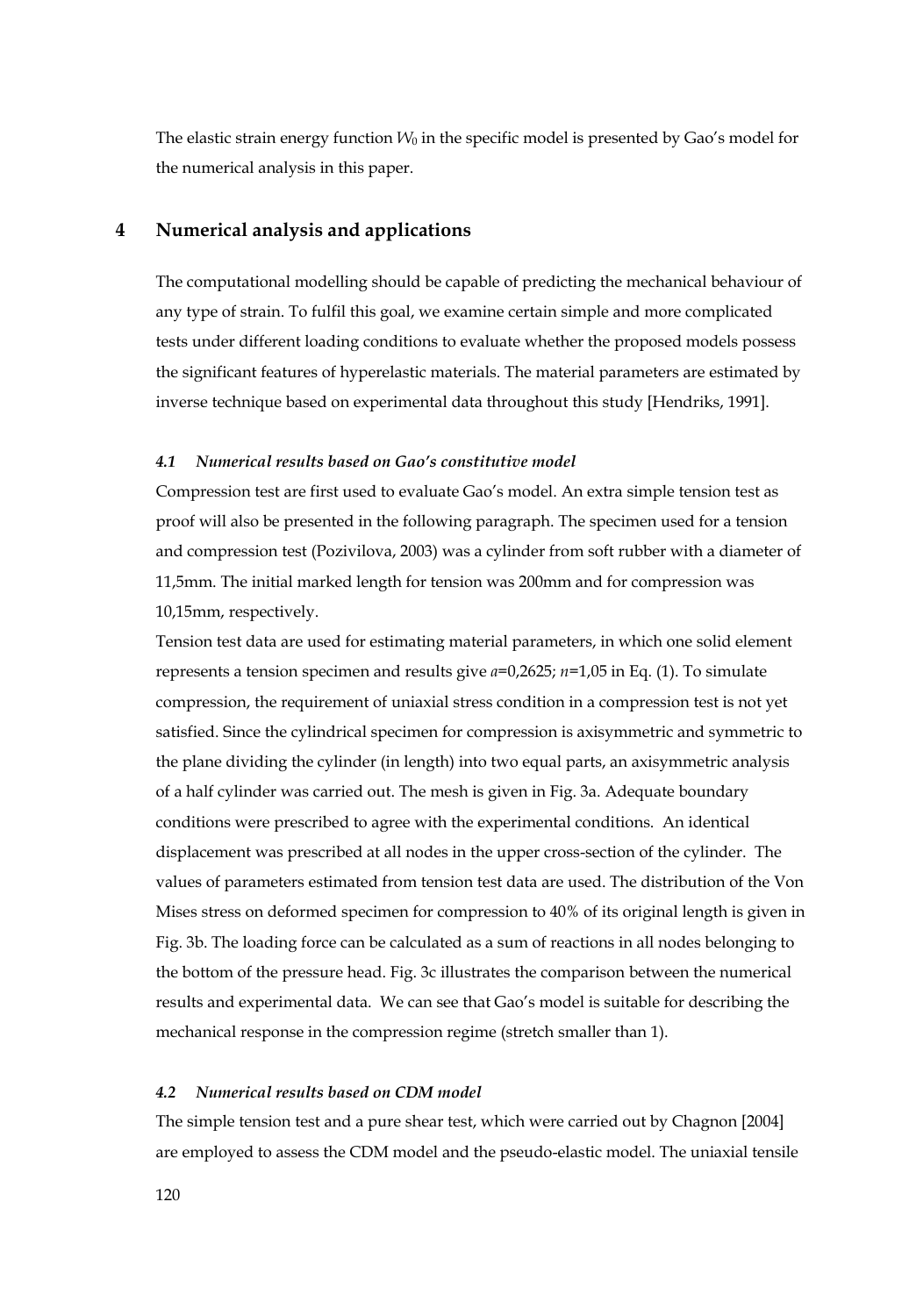

*Figure 3. (a) FEM model of a quarter of the cylindrical specimen. (b) The stress distribution on the deformed mesh. (c) Comparison between numerical results and experimental data of the simple tension and compression: (◦ ◦ ◦) experimental data and (---) numerical results*

tests were conducted on flat coupon specimens and the simple shear specimens are four blocks pieces and the simple shear experimental data are transformed into pure shear data in order to simplify the analysis (Charlton and Yang 1994). One solid element is used for the numerical calculation.

Since four material parameters (two from Gao's model and two from CDM) influence both the loading path and the unloading or reloading paths for the CDM model, the estimation of model parameters has to be manually assisted. The values of material parameters are given as  $a=0,0004$ ;  $n=2.5$ ;  $d_{\infty}=0.8$  and  $\beta=1.8$ . The comparisons between experimental data and numerical results are illustrated in Fig. 4. From a quantitative point of view, the CDM model is not capable of reproducing all curves precisely, especially, the unloading or reloading curves. But, this approach still reveals the fundamental phenomenon of Mullins effect and predicts the behaviour involving stress softening up to large deformations. Furthermore, numerical calculations with the present approach perform well and converge rapidly.

#### *4.3 Numerical results based on the pseudo-elastic model*

In the pseudo-elastic model only two material parameters *a* and *n* from Gao's elastic model influence the loading path of the tension test. The other two parameters can be estimated from the unloading or reloading paths. These parameters can be checked with pure shear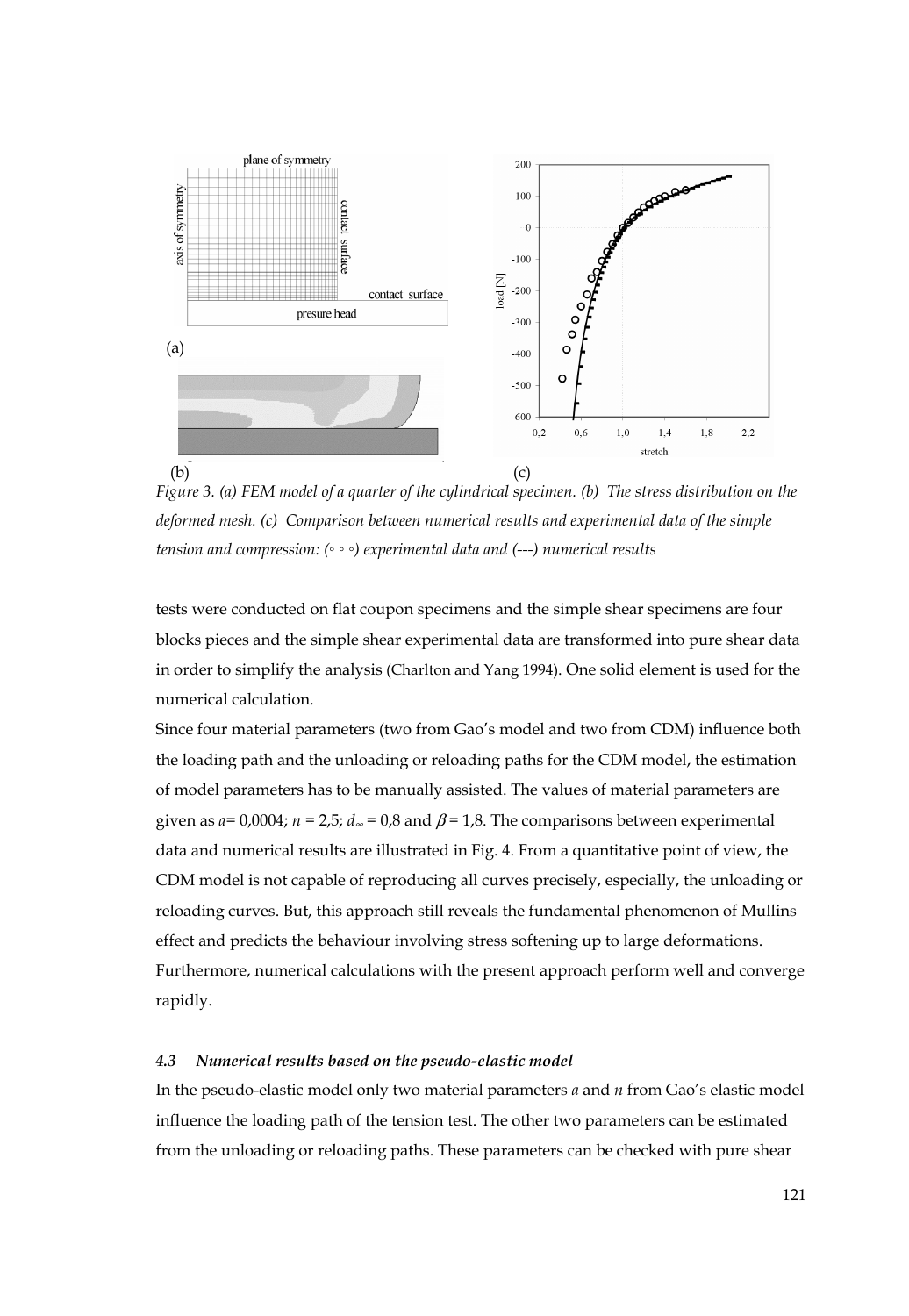data. The estimated values of the parameters are given as *a=* 0,012; *n* = 1,75; *r=* 1,45 and *m=*2,4. The numerical results for the tension and pure shear test were compared with experimental data in Fig. 5, respectively. Fig. 5a shows that the maximum strain in this example reaches 500% and unloading starts at a different strain level. The results in Fig. 5a are in good agreement with experiments of cyclic simple tension test even at large deformation level. The results give extra support to the use of the Gao's model. Fig. 5b illustrates that correspondence between the numerical results and experimental data for the pure shear deformation is good up to a certain amount of strain (over 300%). From the



*Figure 4. Comparison between numerical results of CDM model and experimental data: (a) for cyclic tension test; (b) for cyclic pure shear test: (■) numerical results and (○) experimental data* 



*Figure 5. Comparison of numerical results of pseudo-elastic model and experimental data for cyclic tension and pure shear test: (a) simple tension and (b) pure shear: (■) numerical results and (○)*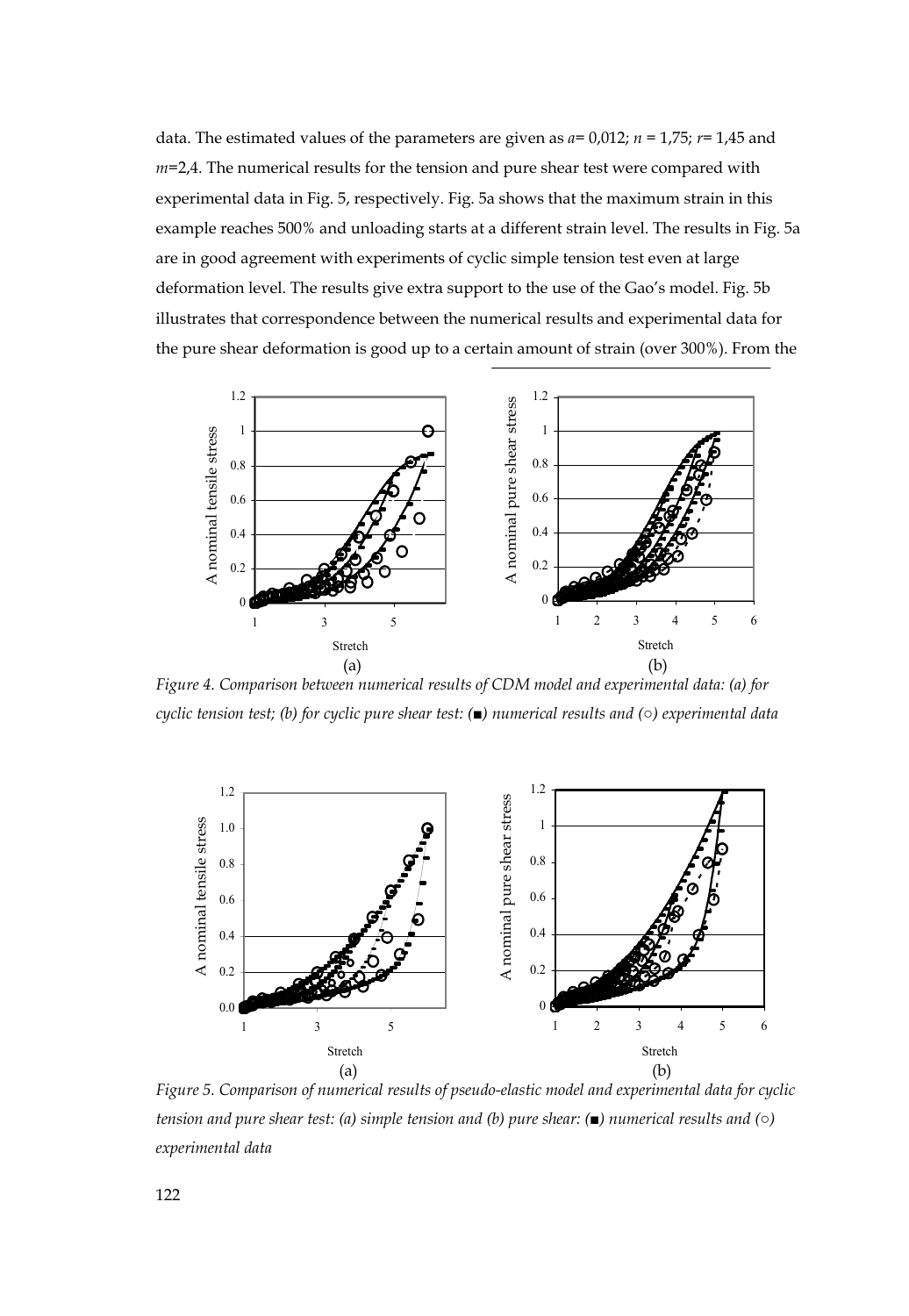engineering point of view, the pseudo-elastic model combined with Gao's elastic law is capable of satisfactorily predicting the material behaviour including stress softening. Furthermore, the same material parameters are valid for different loading modes (tension and shear) applied to the specimens from the same material.

#### *4.4 Numerical results based on the model with permanent deformation*

Experiments including stress-softening and residual strain accumulation in particlereinforced rubber [Dorfmann and Ogden 2004] are used to evaluate the model from paragraph 3.4. In the numerical calculation, primary loading is fully determined by the strain energy in Eq. (1). The model parameters *a* and *n* are estimated based on data of primary loading;  $K_1$  is obtained by extending the unloading path until the strain returns to zero, where Eqs. (29) and (33) are activated; then, *r* and *m* may be determined based on the unloading data; and finally, the reloading data set determines the parameters  $r_1$  and  $m_1$ . These values are summarized as follows:  $a = 0.0457$ ;  $n = 1.72$ ;  $r = 3.2$ ;  $m = 0.38$ ;  $K_1 = 0.013$ ;  $r_1$  $= 0.35$  and  $m_1 = 1.2$ . A comparison between numerical simulation and experimental data with 20 phr (by volume) of Carbon Black filler with maximum stretch  $\lambda = 3.0$  is shown in Fig. 6. The numerical results are in good agreement with the experimental data. Fig. 7 illustrates the whole evolution of the cyclic loading process with maximum stretch  $\lambda = 1.5$ ,  $\lambda$  = 2,0 and  $\lambda$  = 2,5. The values of all parameters used in this simulation were the same as the values used in Fig. 5, because the specimens used in the two different experiments were made of the same material.



*Figure 6. Comparison of nominal stress-stretch curves between numerical simulation and experimental data of uniaxial tension under cyclic loading: (a) primary loading and unloading, (b) reloading and secondary unloading. (■) experimental data, (○) numerical results*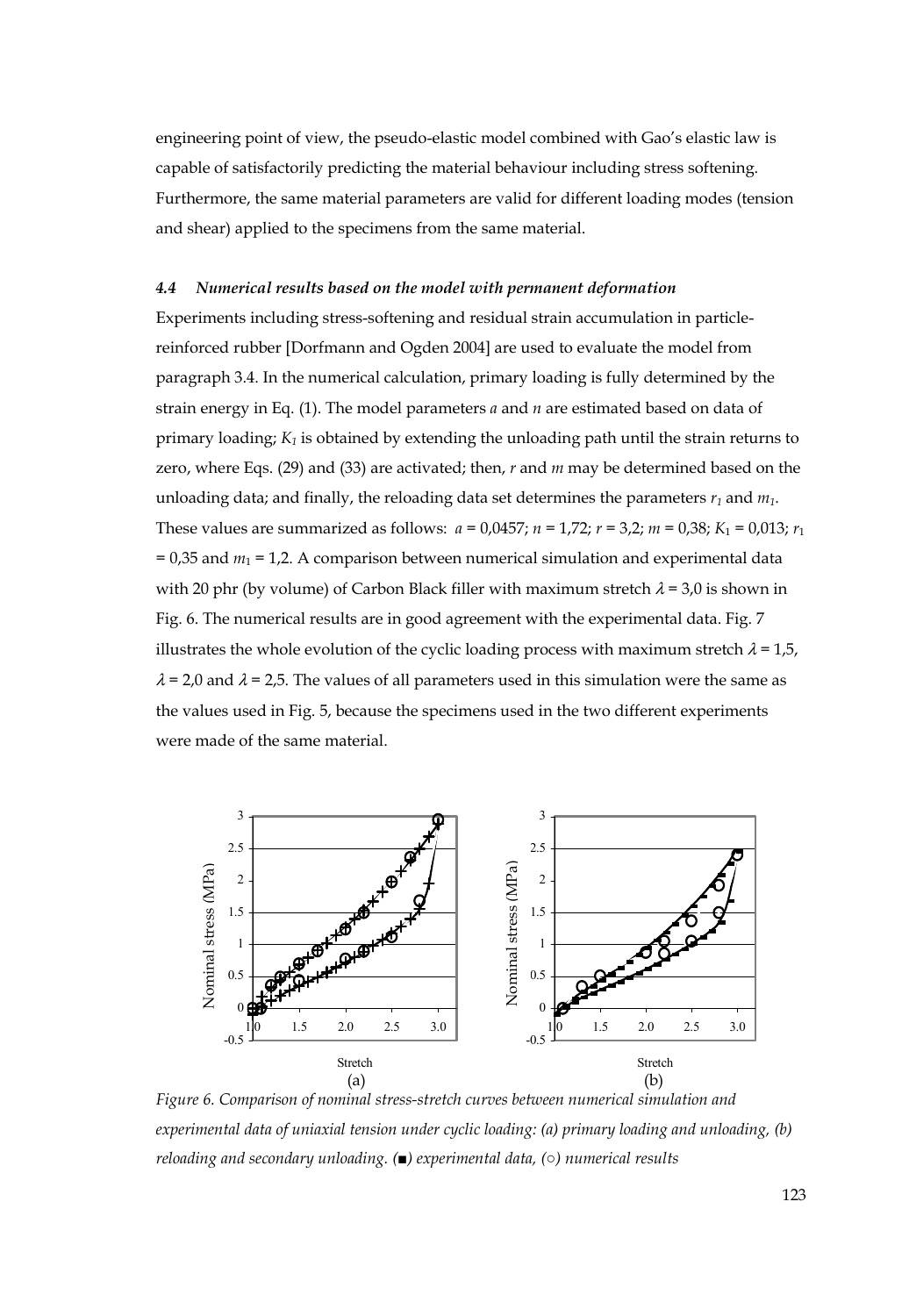

*Figure 7. Nominal stress-stretch curves uniaxial tension under cyclic loading with maximum stretch*  $\lambda = 3.0$  *in (a) and*  $\lambda = 1.5$ ,  $\lambda = 2.0$  *and*  $\lambda = 2.5$  *in (b)* 

#### *4.5 Application of stress-softening models*

#### *4.5.1 Shear experiment*

Numerical simulations of shear-blocks, which were employed by Van den Bogert [1991] and Septanika [1998], have been carried out. The shear-blocks contain four rubber blocks and four steel members as shown in Fig. 8. The dimensions of a single rubber block are: length *L*=20mm, height *b*=10mm and thickness *h*=20mm. A rigid connection with the steel members is established at the upper and lower face of the rubber samples during the vulcanisation process. To create shear deformations in the rubber block a horizontal displacement is imposed in the middle steel members with a speed of approximately 100mm/minute. During the shear tests the tensile force  $F_t$  and horizontal displacement  $u$  of the middle steel member are measured. In order to compare finite element analysis with experiment, one half of a rubber specimen is modelled. The bottom plane is fixed in three directions and the top plane is allowed to displace rigidly in horizontal and vertical directions. The force  $F_x$  is applied at point *P* as shown in Fig. 9. So that, the relation between force  $F_x$  and horizontal displacement  $u_p$  in numerical simulation can be compared to a relation between tensile force  $F_t/4$  and displacement *u* in the experiment since  $F_x$  is the force applied to one half of a rubber specimen and  $F_t$  is the force applied to two rubber blocks. Fig. 9. gives the typical deformation of shear-block.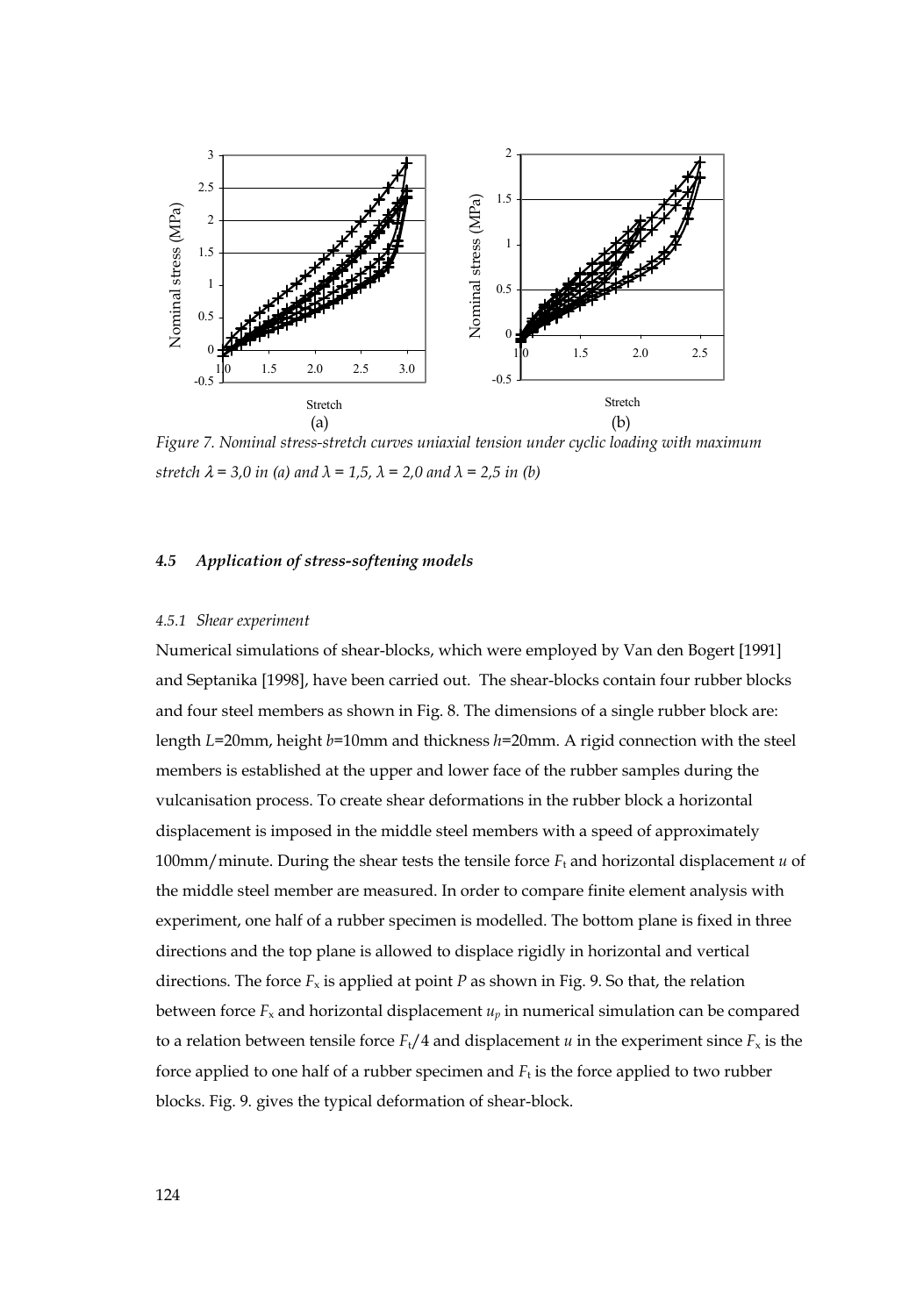

*Figure 8. Construction of the specimen used in shear tests* 



*Figure 9. Mesh for the block-shear test:* (- *) undeformed and (---) deformed* 

## *a. Numerical results based on the CDM model*

The combination of Gao's elastic law and the CDM model is employed and two loading cycles are considered in this simulation. The model parameters estimated based on experimental data of the first cycle of the loading path and unloading path are *a*=0,188; *n*=1,35; *d*<sub>∞</sub>=0,5 and β=2,2. The identification results of the first cycle and the numerical simulation of the second cycle are compared with experimental data as shown in Fig. 10a It is difficult to choose  $d_{\infty}$  and  $\beta$  in order to separate the unloading path from the loading curve. Moreover, the values of *d*∞ and β may only vary in a small range in this calculation, otherwise, divergence occurs.

#### *b. Numerical results based on the pseudo-elastic model*

The numerical results of the combination of the pseudo-elastic model and Gao's elastic law are different from the results of the CDM model. Two loading cycles are considered in this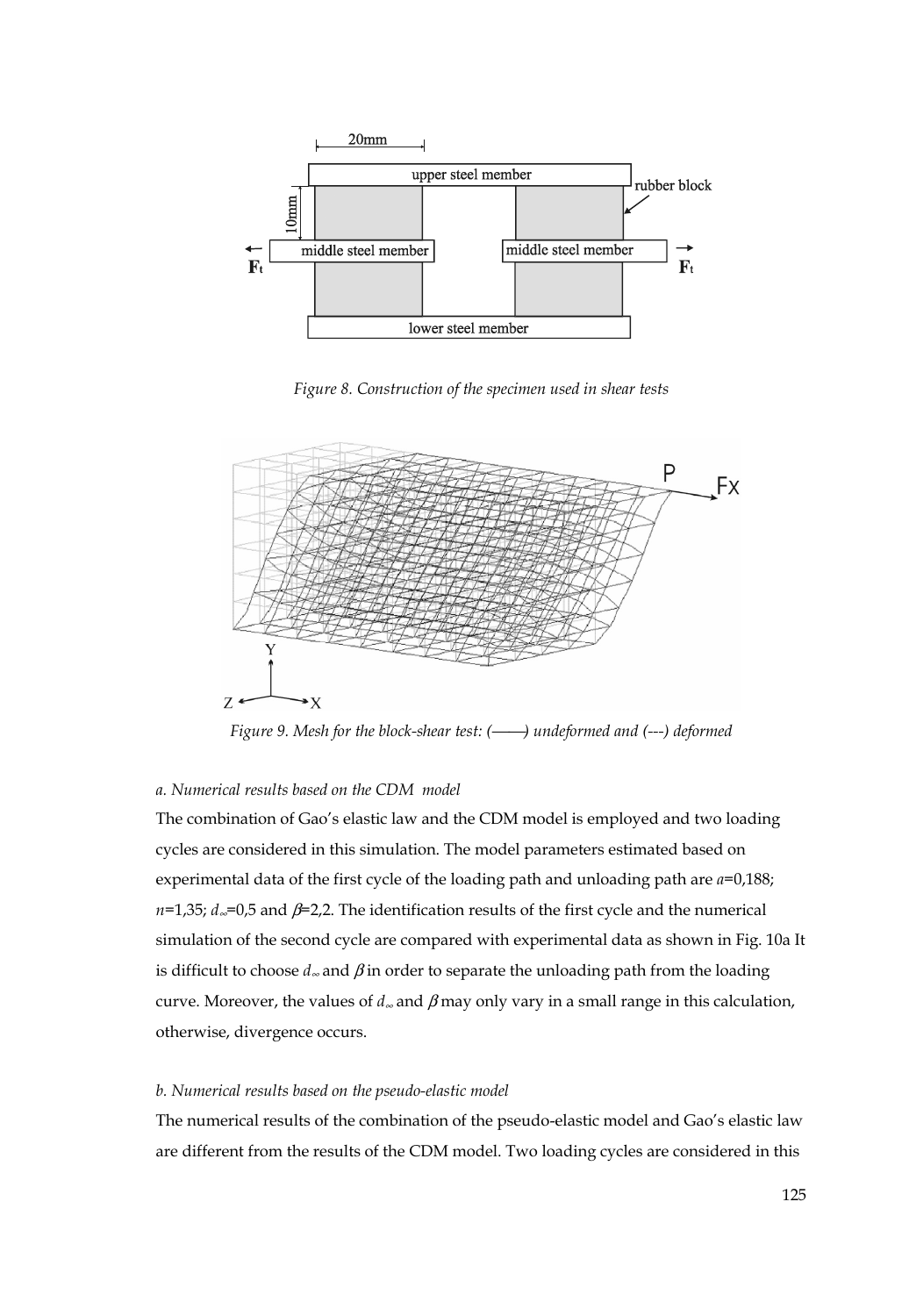simulation. The inverse technique is used to estimate the model parameters as we discussed in former paragraph. The model parameters are estimated based on the data of the first cycle of the loading path and unloading paths, respectively. The values of the parameters are given as: *a* = 0,238; *n* = 1,05; *r* = 2,85; *m* = 0,35. The identification results of the first cycle and the numerical simulation of the second cycle are compared with experimental data as shown in Fig. 10b. These results verify the capability of the combination of the pseudo-elastic model and Gao's elastic law in describing large shear deformation of rubber materials under cyclic loading.

#### *4.5.2 A strip with a hole subjected to tension loading*

We now investigate the model response for an inhomogeneous 3D problem. To this end, we consider the deformation of a 20×20×2 mm3 strip with a circular hole with a diameter of 10mm (Fig. 11a) and employ eight-node solid elements in the calculation. The prescribed boundary conditions in the loading direction at one side allow free contraction of the specimen. The specimen is loaded at the opposite side by means of displacement controlled cyclic deformations. Bottom and top of the strip are not constrained. Two cycles with a certain displacement, at which unloading starts, are recorded. There is no wrinkling in the transverse direction during the cyclic loading.



*Figure 10. (a) Numerical results from CDM model (b) Comparison between numerical simulations from the pseudo-elastic model and experimental data for cyclic shear-loading test: (■) numerical*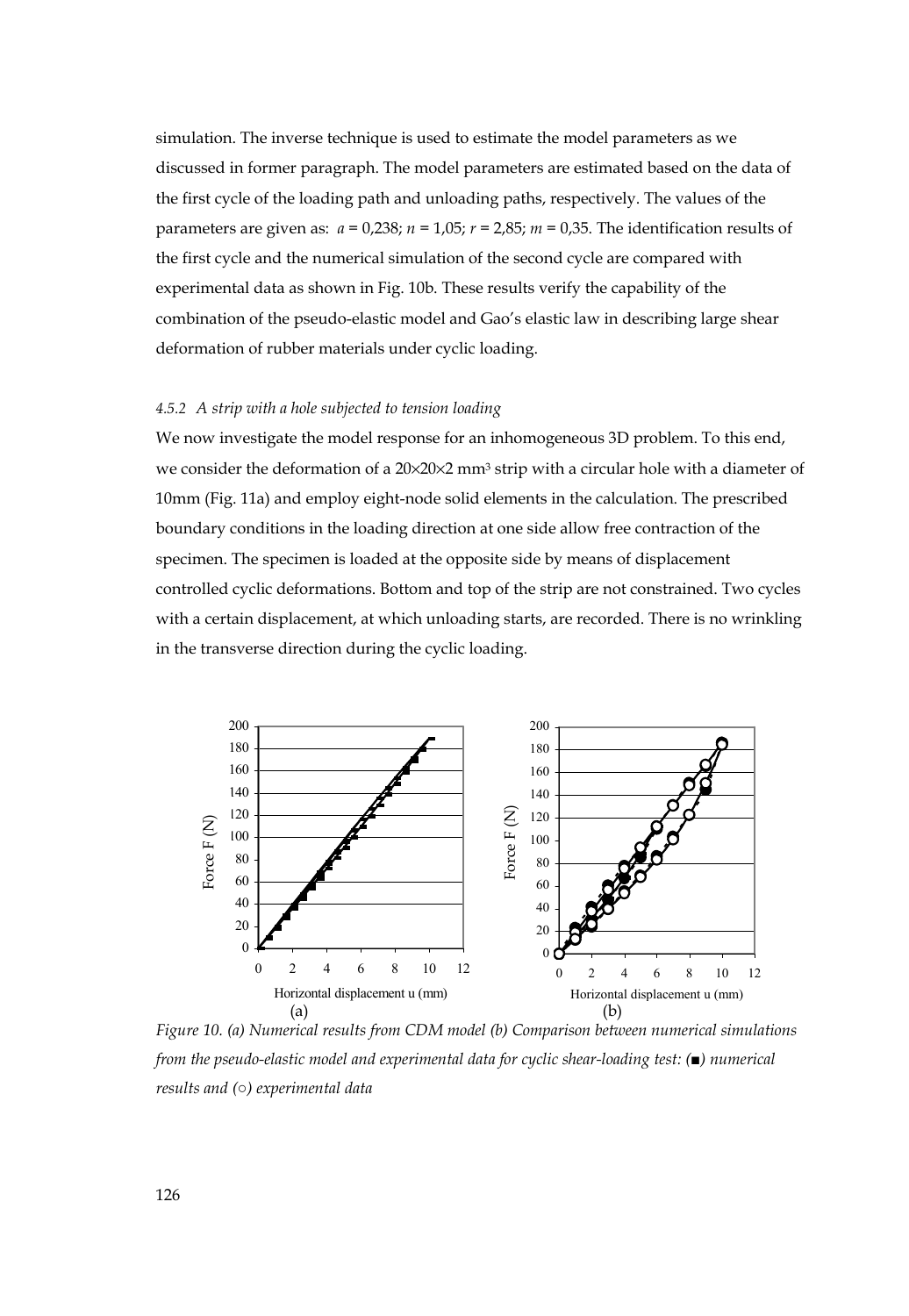Fig. 11b gives the deformed mesh at 200% deformation. Observe that the inhomogeneous deformation is concentrated in the neighbourhood of the hole. Stress distribution is inhomogeneous in the neighbourhood of the hole too and remains approximately homogeneous at a small distance away from the hole, which coincides with common knowledge. The maximum stress occurs at top and bottom points of the circular hole.

#### *a. Numerical results based on the CDM model*

Fig. 12a illustrates the numerical curve of the loading force against displacement based on the CDM model with parameters *a*=1,0, *n*=1,5, *d*∞=0,5 and β=2,0. Two cycles of loading and unloading with respective maximum deformations of 100% and 200% are recorded. Stresses decrease after unloading takes place and the difference of maximum stress on loading and unloading path at the same deformation level (100%) reaches approximately 14% in this case.

#### *b. Numerical results based on the pseudo-elastic model*

The numerical simulation of this problem activates all model parameters involved in pseudo-elastic model and Gao's elastic law. Fig. 12b illustrates the numerical curve of the loading force against the displacement based on the pseudo-elastic model with model parameters *a*=1,0, *n*=1,5, *r*=2,0 and *m*=2,0. Stresses decrease after unloading takes place and the difference of maximum stress on loading and unloading path at the same deformation level (100%) reaches almost 50% in this case. The curves in Fig. 12b show that the cyclic process is adequately predicted. However, we should also indicate that at the onset of unloading, the step size in the computation must be taken relatively small. Otherwise, divergence will occur during the calculation process.



 $(a)$  (b) *Figure 11. (a) Specimen of a strip with a hole; (b) 200% deformed mesh of rubber strip with a hole*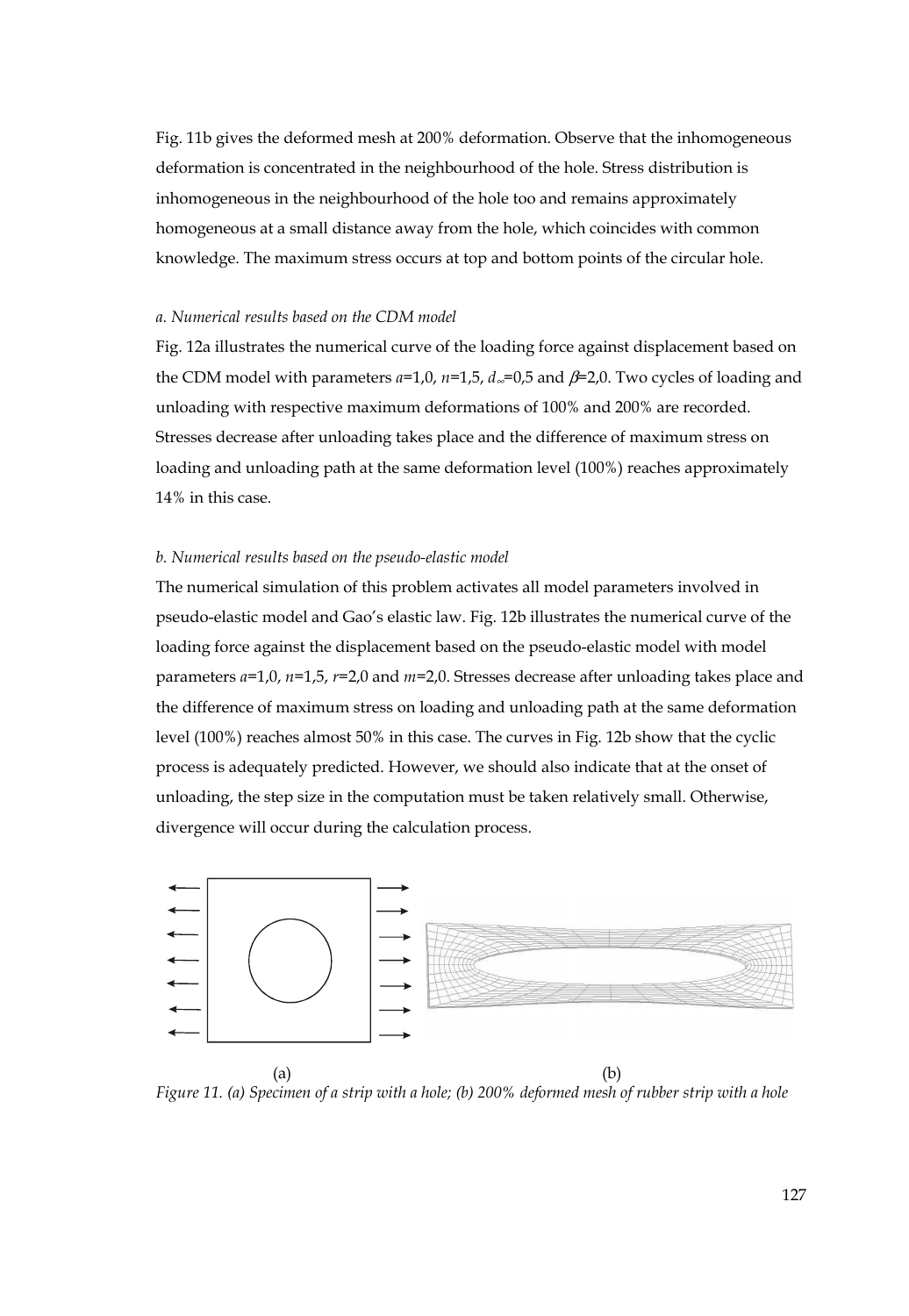

 $(a)$  (b) *Figure 12. Load-displacement curves of Rubber strip with a hole (a) based on CDM (b) Based on pseudo-elastic model* 

# **5 Discussion**

As the above results illustrate, the CDM model and the pseudo-elastic model have their own limitations and advantages. In the CDM model it is assumed that Mullins-type damage accumulation occurs only in the first cycle of a strain-controlled loading process and further strain cycles below the maximum effective strain energy give no damage contribution. So, both the parameters of the elastic law and the parameters of the CDM model influence the stress-strain relationship of the loading path and unloading or reloading paths. Since these contributions are mixed the validation of the model is more complicated. Because of a relation of a relation of a relation of model parameters. The same material of a relation of a relation of a relation of a relation of a relation of a relation of the because of a relation of the special of t

The pseudo-elastic model phenomenologically describes the fact that the stress and strain are uniquely related in each branch of a specific cyclic process. Because the stress-softening function is activated only on the unloading or reloading paths, the pseudo-elastic model significantly simplifies the identification of model parameters. The elastic law can be determined by means of the loading path and the parameters of the pseudo-elastic model follow from unloading or reloading paths.

From an engineering point of view, the pseudo-elastic model combined with Gao's elastic law is capable of satisfactorily predicting the material behaviour including stress softening. The same material parameters are valid for different loading situations applied to the specimens from the same material. This property is crucial for the general use of the material model. Moreover, this combination is easily applied to engineering applications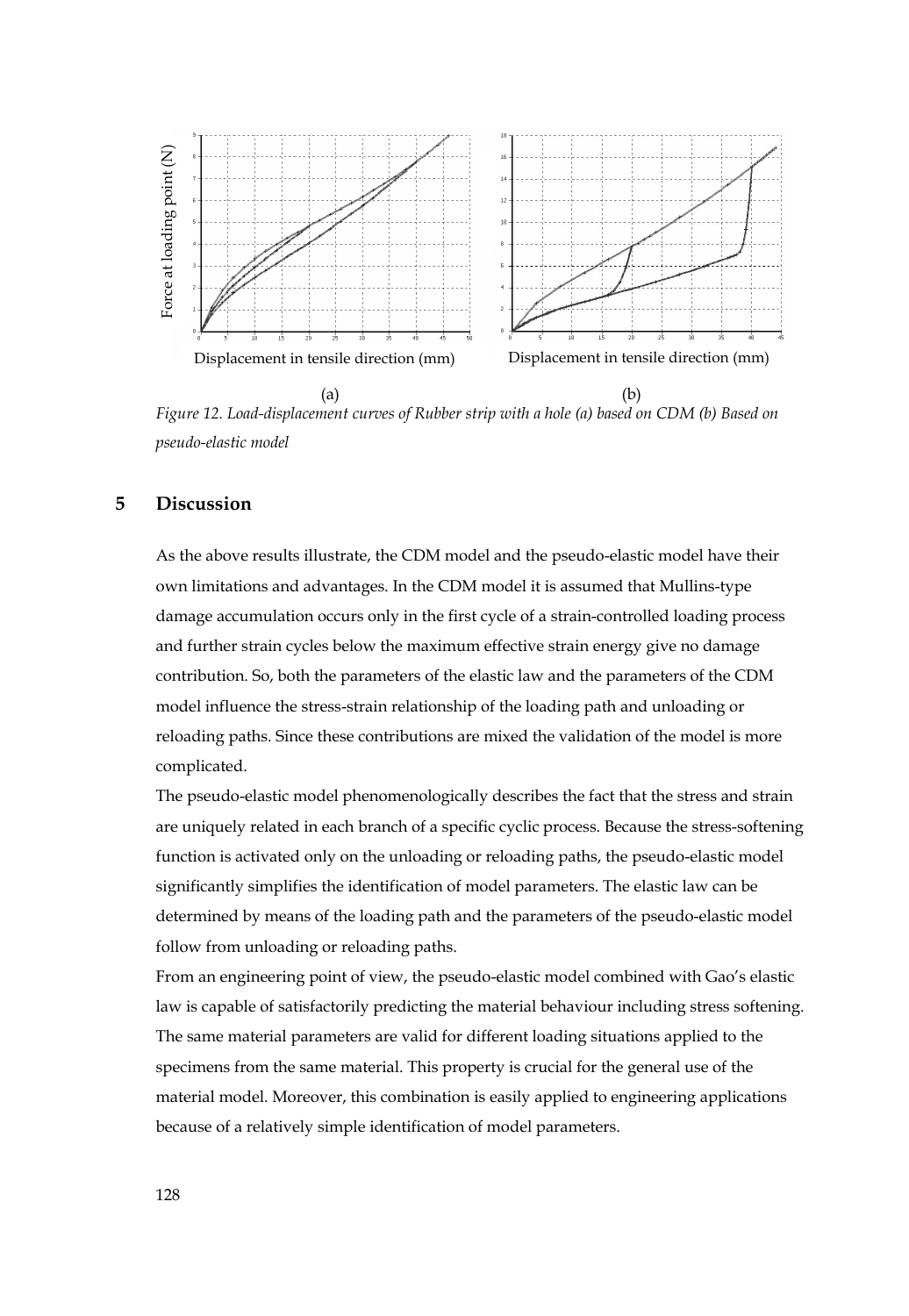## **6 Conclusions**

The present work demonstrates the ability of Gao's elastic law to describe mechanical behaviour of rubber-like materials in the range of technical applications. Discussion on Drucker's stability postulate and results of numerical calculations show that Gao's model is stable in large strain finite element analyses.

The present work demonstrates that both the CDM model and Ogden & Roxburgh's pseudo-elastic model combined with Gao's elastic law are capable of simulating the typical Mullins effect for rubber-like materials. Since the extent of damage sustained by the material is controlled by the maximum energy state, these models are readily applicable to three-dimensional analyses.

Combination of the pseudo-elastic concept and Gao's model was used to construct a specific model for the description of Mullins effect with permanent deformation. The new damage variable totally involves five parameters and could be estimated separately according to the different branches of the evolution curves. The parameter estimation based on a specific cyclic loading case are successfully applied to different specimens with a different cyclic loading in order to validate the model.

## **Literature**

- Beatty M.F. Krishnaswamy, S. (2000) A theory of stress softening in incompressible isotropic elastic materials. *Journal of the Mechanics and Physics of Solids* 48, 1931–1965.
- Besdo D., Ihlemann J. (2003) A phonological constitutive model for rubberlike materials and its numerical applications. *International Journal of plasticity* 19, 1019-1036.
- Boyce M. C., Arruda E. M. (2000) Constitutive models of rubber elasticity: a review. *Rubber Chemistry Technology* 73, 504-523.
- Bueche F. (1961) Mullins effect and rubber-filler interaction. *Journal of applied polymer Science* 5, 271-281.
- Chagnon G., Verron E., Gornet L., Marckmann G., Charrier P. (2004) On the relevance of Continuum Damage Mechanics as applied to the Mullins effect in elastomers. *Journal of the Mechanics and Physics of Solids* 52 (7), 1627-1650.
- Charlton D. J., Yang J. (1994) A review of methods to characterize rubber elastic behaviour for use in finite element analysis. *Rubber Chemistry and technology* 67, 481-503.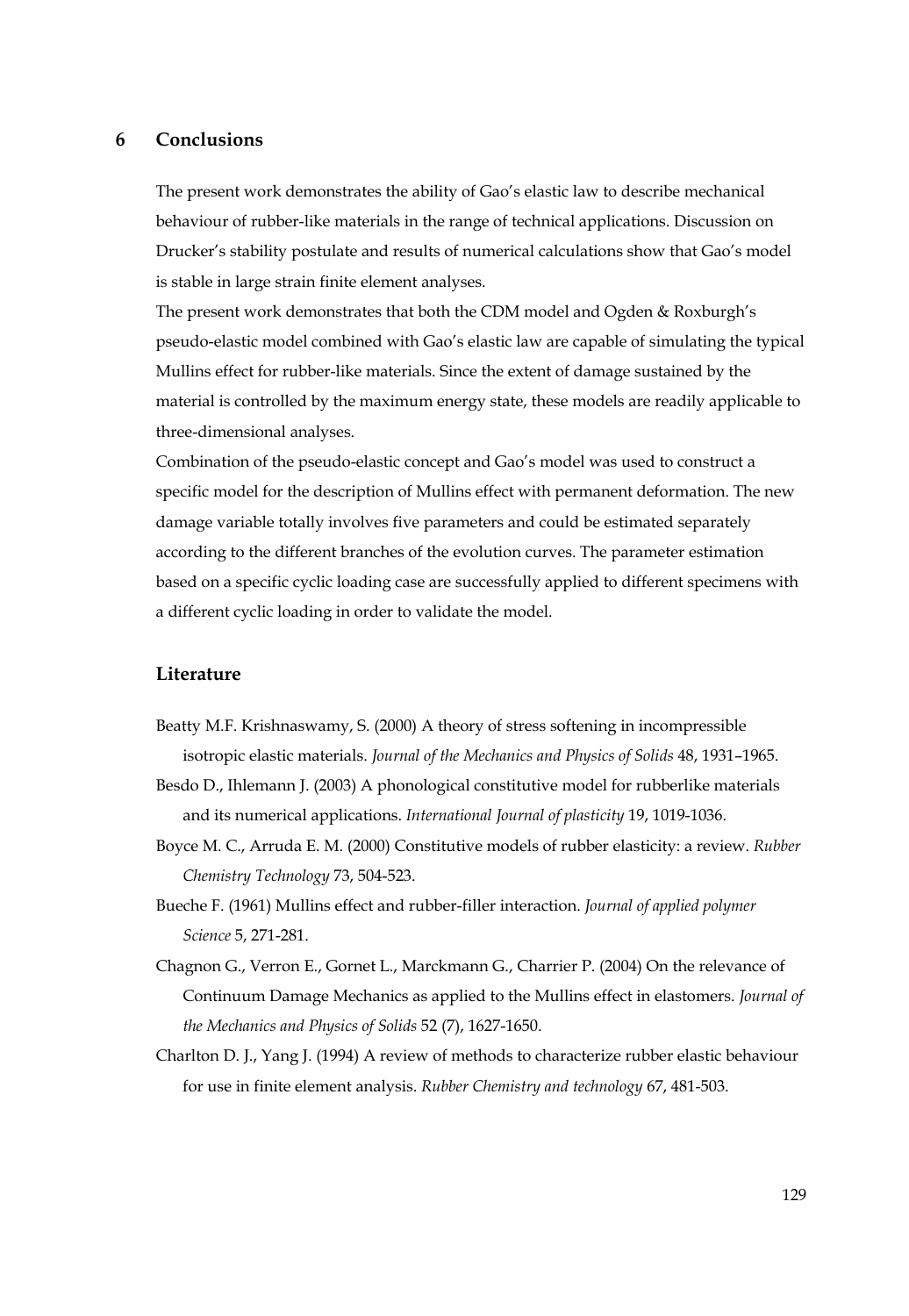- Dorfmann A., Ogden R.W. (2004) A constitutive model for the Mullins effect with permanent set in particle-reinforced rubber. *International Journal of Solids and Structures*  41, 1855-1878.
- Drozdov A.D., Dorfmann A. (2001) Stress-strain relations in finite viscoelastoplasticity of rigid-rod networks: applications to the Mullins effect, *Continuum Mechanics and Thermodynamics* 13, 183-205.
- Flory P.J., Rehner Jr. J. (1943) Statistical mechanics of cross-linked polymer networks: I. Rubberlike elasticity. *Journal of Chemical Physics* 11, 512-520.
- Gao Y.C. (1997) Large deformation field near a crack tip in a rubber-like material. *Theoretical and Applied Fracture Mechanics* 26, 155-162.
- Gent A. (1996) A new constitutive relation for rubber. *Rubber Chemistry and Technology Journal* 69, 59-61.
- Govindjee S., Simó J.C. (1992a) Trasition from micro-mechanics to computationally efficient phenomenology: carbon black filled rubbers incorporating Mullins' effect. *Journal of the Mechanics and Physics of Solids* 40, 213-233.
- Govindjee S., Simó J.C. (1992b) Mullins' effect and the strain amplitude dependence of the storage modulus. *International Journal of Solids and Structures* 29, 1737-1751.
- Guo Z. (2006) *Computational modeling of rubber-like materials under monotonic and cyclic loading*. Ph.D. thesis, Delft University of Technology, the Netherlands.
- Gurtin M.E., Francis E.C. (1981) Simple rate-independent model for damage. *Journal of Spacecraft* 18, 285-286.
- Harwood J.A.C., Mullins L., Payne A.R. (1967) Stress softening in rubbers A review. *Journal of the Institution of the Rubber Industry* 1, 17-27.
- Hendriks M.A.N. (1991) *Identification of the mechanical behaviour of solid material.* Ph.D. thesis, Eindhoven University of Technology, the Netherlands.
- James H.M., Guth E. (1943) Theory of elastic properties of rubber. *Rubber Chemistry and Technology* 11, 455-481.
- Johnson M.A., Beatty M.F. (1993) A constitutive equation for the Mullins effect in stress controlled uniaxial extension experiments. *Continuum Mechanics and Thermodynamics* 5, 301-318.
- Johnson, A.R., Quigley, G.J., Mead, J.L., (1994) Large strain viscoelastic constitutive models for rubber, part I: formulations. Rubber Chemistry and Technology 67, 904-917.
- Kachanov L. M. (1986) *Introduction to continuum damage mechanics*. Martinus Nijhoff Publishers, Dordrecht, The Netherlands.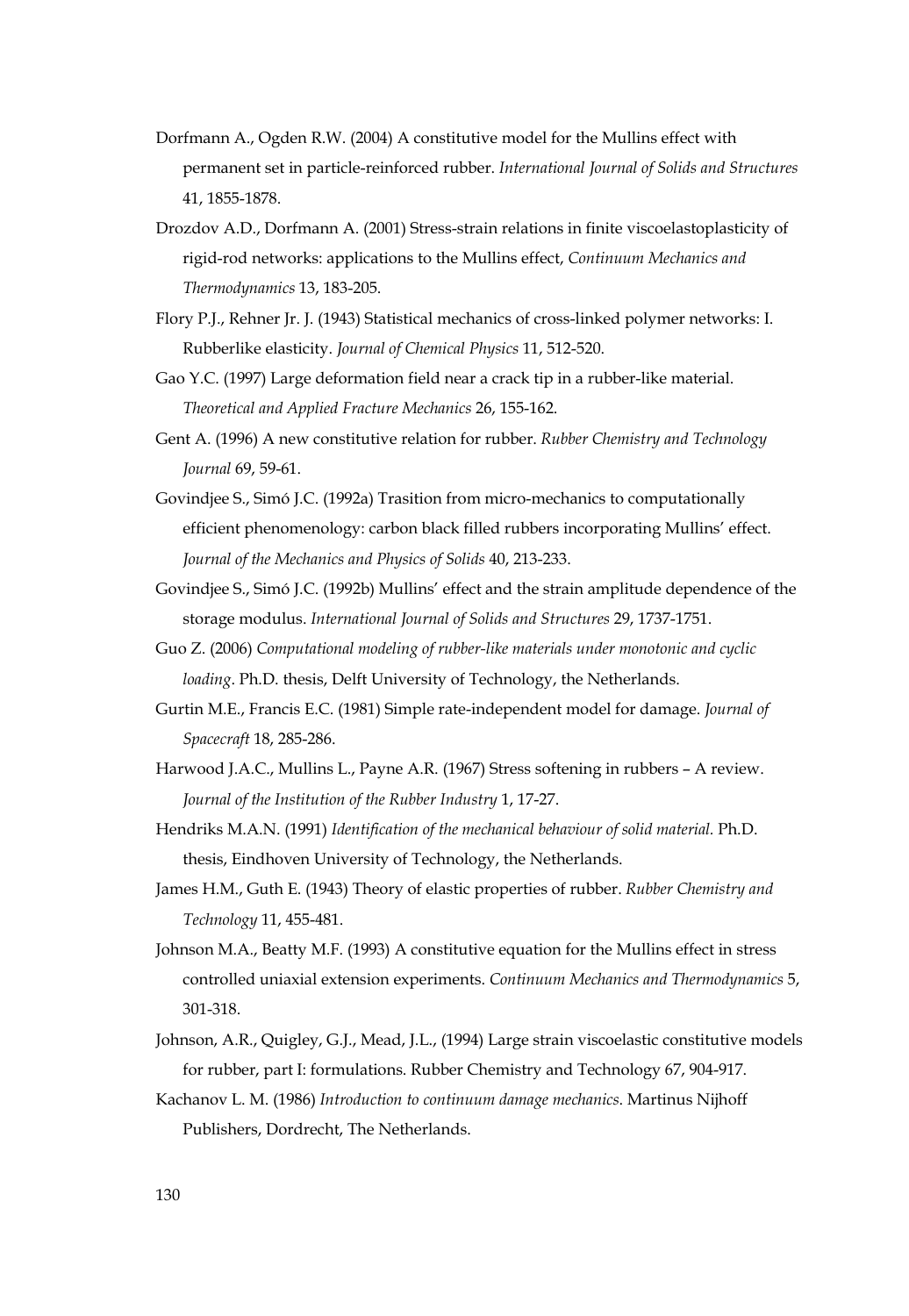- Knowles J.K., Sternberg Eli. (1973) An asymptotic finite deformation analysis of the elastostatic field near the tip of a crack. *Journal of Elasticity* 3, 67-107.
- Kuhn W., Grun F. (1942) Beziehungen zwischen elastischen Konstanten und Dehnungsdoppelbrechung hochelastischer stoffe. Kolloid-Z 101, 248-271.
- Lemaitre J., Chaboche J.L. (1990) *Mechanics of solid materials*, Cambridge University Press, Cambridge.
- Lion A. (1996) A constitutive model for carbon black filled rubber: experimental investigations and mathematical representation. *Continuum Mechanics and Thermodynamics* 8, 153-169.
- Miehe C. (1995) Discontinuous and continuous damage evolution in Ogden-type largestrain elastic materials. *European Journal of Mechanics. A/Solids* 14, 697-720.
- Miehe C., Göktepe S., Lulei F. (2004) A micro-macro approach to rubber-like materials— Part I: the non-affine micro-sphere model of rubber elasticity. *Journal of the Mechanics and Physics of Solids* 52, 2617-2660.
- Miehe C., Keck J. (2000) Superimposed finite elastic–viscoelastic–plastoelastic stress response with damage in filled rubbery polymers. Experiments, modelling and algorithmic implementation. *Journal of the Mechanics and Physics of Solids* 48, 323-365.
- Mooney M.A. (1940) A theory of large elastic deformation. *Journal of Applied Physics* 11, 582- 592.
- Mullins L., Tobin N. R. (1957) Theoretical model for the elastic behaviour of fillerreinforced vulcanized rubbers. *Rubber Chemistry Technology* 30, 555-571.
- Mullins L. (1947) Effect of stretching on the properties of rubber. *Journal of rubber research* 16, 275-289.
- Ogden R. W., Roxburgh D.G. (1999) A pseudo-elastic model for the Mullins effect in filled rubber. Proceedings of Royal Society London A 455, pp. 2861-2877.
- Ogden R.W. (1972a) Large deformation isotropic elasticity on the correlation of theory and experiment for the incompressible rubber-like solids. Proceedings of Royal Society London A 326, pp. 565-584.
- Ogden R.W. (1972b) Large deformation isotropic elasticity on the correlation of theory and experiment for the compressible rubber-like solids. Proceedings of Royal Society London A 328, pp. 567-583.
- Pozivilova, A. (2003) *Constitutive modelling of hyperelastic materials using the logarithmic description*. PhD thesis, the Czech Technical University in Prague.